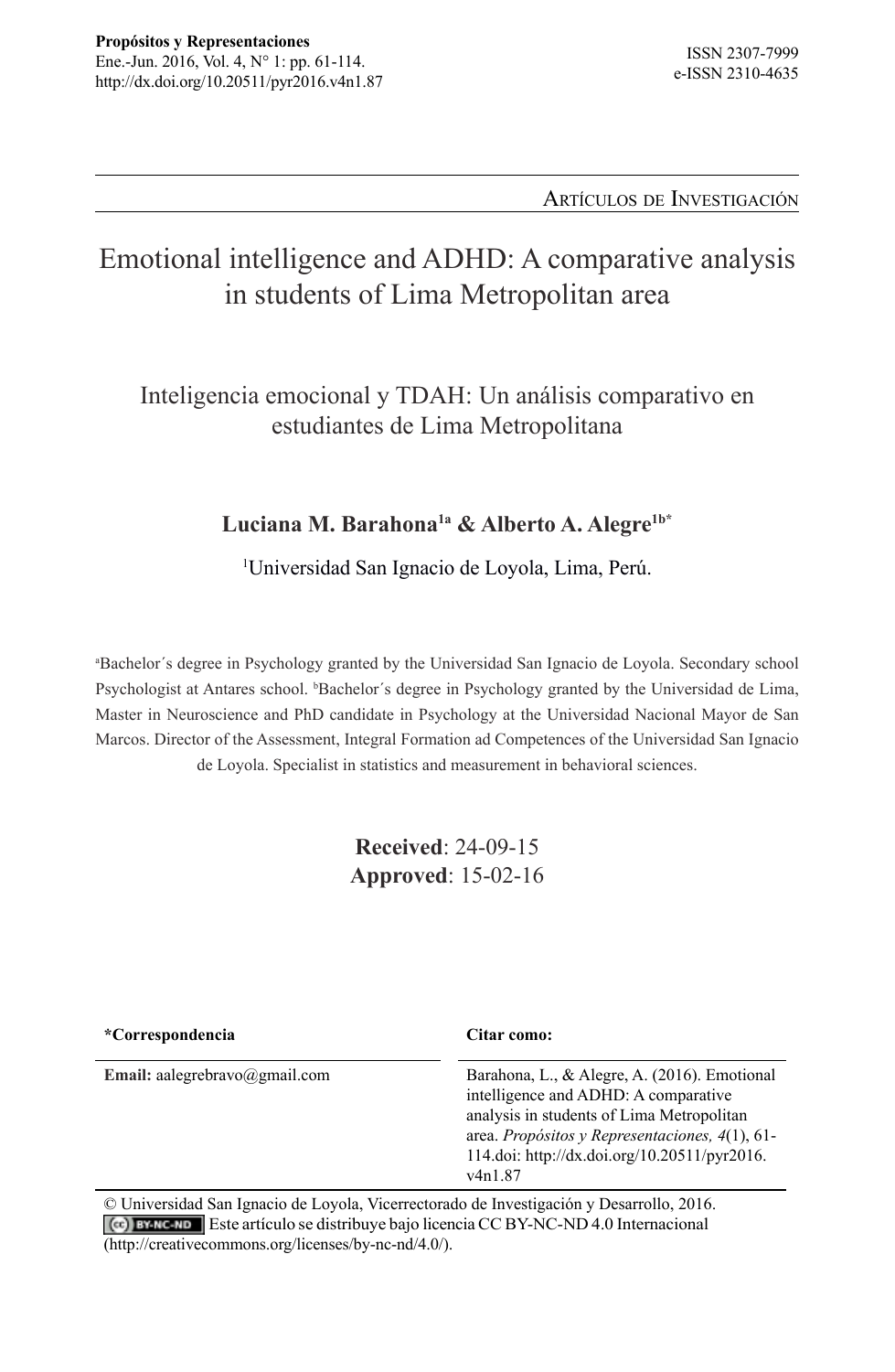#### **Summary**

The following study aims to identify statistically significant differences between adolescent students with and without Attention Deficit Disorder and Hyperactivity (ADHD) in emotional intelligence skills. The study sample was composed of 44 students with ADHD diagnosis and 192 students without ADHD; both groups were obtained by an intentional process. The participants were evaluated with the Emotional Intelligence Inventory of BarOn ICE: NA, Peruvian adaptation and standardization (Ugarriza & Pajares, 2003). The results showed that there are statistically significant differences in intrapersonal skills ( $U = 3306.50$ ,  $z = -2.25$ ,  $p = .024$ ,  $r =$ -.15) and positive impression (*U* = 3369.00, *z* = -2.10, *p* = .036, r = -.14) of emotional intelligence between students with ADHD and students without ADHD. Thus, the first group got higher scores than the second one in both aspects.

**Keywords:** Emotional intelligence, attention deficit disorder, emotional skills, secondary school students.

#### **Resumen**

El presente estudio busca identificar diferencias estadísticamente significativas entre los estudiantes adolescentes con y sin Trastorno de Déficit de Atención e Hiperactividad (TDAH) en las capacidades de la Inteligencia emocional. La muestra del estudio estuvo compuesta por 44 alumnos con diagnóstico TDAH y 192 estudiantes sin dicho trastorno; ambas unidades de análisis se obtuvieron mediante un procedimiento intencional. Los participantes fueron evaluados con el Inventario de Inteligencia Emocional de BarOn ICE: NA, adaptación y estandarización peruana (Ugarriza & Pajares, 2003). Los resultados evidenciaron que existen diferencias estadísticamente significativas en la Capacidad intrapersonal ( $U = 3306.5$ ,  $z = -2.25$ ,  $p = .024$ , *r* = -.15) e Impresión positiva (*U* = 3369.0, *z* = -2.10, *p* = .036, *r* = -.14)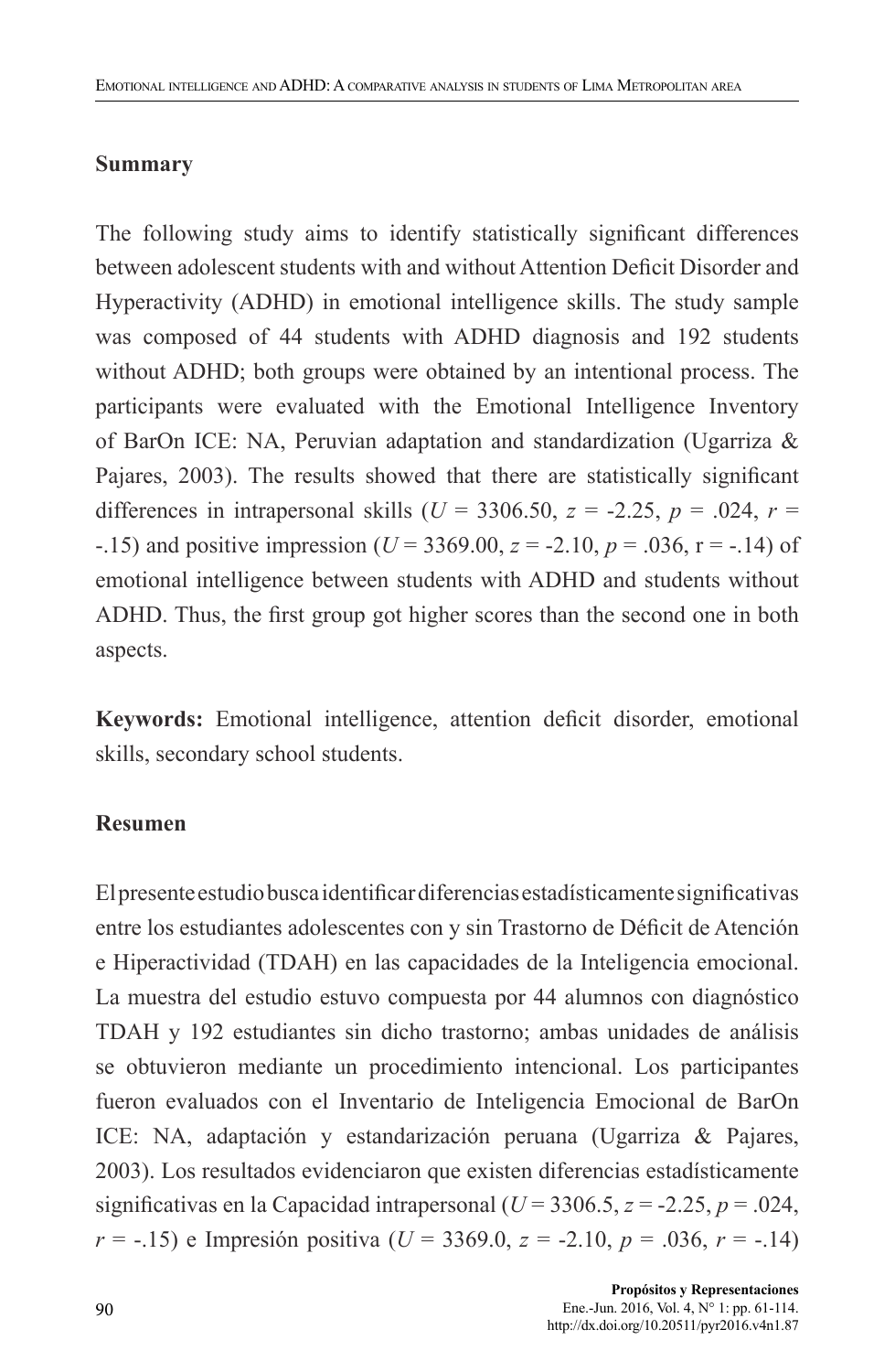de la Inteligencia emocional entre estudiantes con y sin TDAH, obteniendo mayores puntuaciones el primer grupo en ambos aspectos, a diferencia de sus pares sin dicho trastorno.

**Palabras clave:** Inteligencia emocional, Trastorno de Déficit de Atención, capacidades emocionales, estudiantes de secundaria.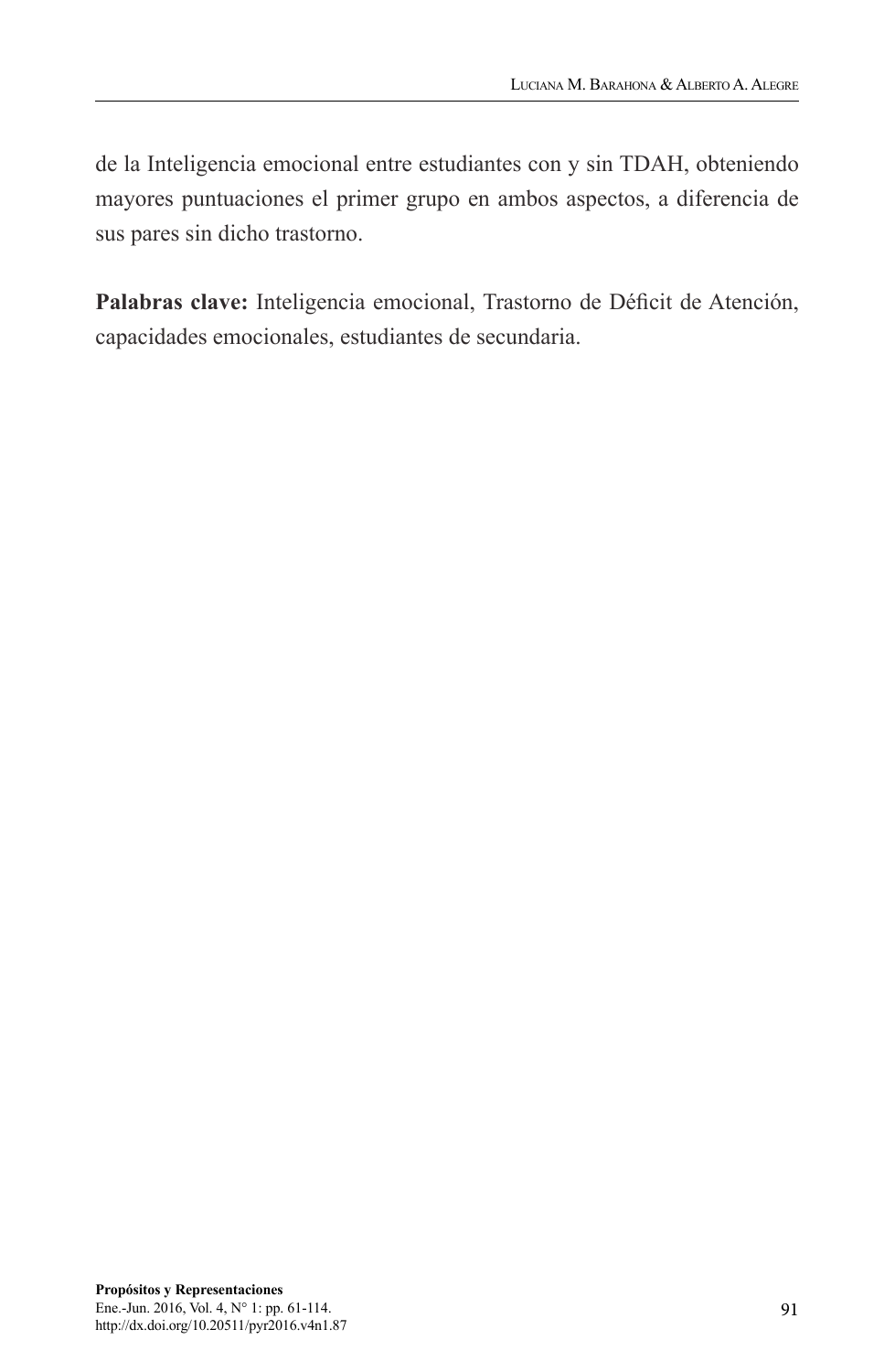#### **Introduction**

The Attention Deficit Disorder and Hyperactivity (ADHD) is identified as one of the most common disorders in childhood and adolescence (Lora & Moreno, 2010). This fact is evidenced with the high rates of pediatric consultations and subsequent diagnosis of it (Soutullo & Diez, 2007). Between 2% and 12% of the pediatric population worldwide is affected by the ADHD and it does not depend on culture or nationality since its diagnosis has a transcultural validity (Soutullo & Mardomingo, 2010). It is recognized as a psychological disorder characterized by a persistent pattern of attention deficit and/or hyperactivity-impulsivity that inteferes with the functioning and development in social, academic and work environment and reduces the life quality of the individual (American Psychiatric Association, 2014).

As to the characteristics of this disorder, Carballo (2011) considers that distraction can range from severe to moderate with short attention periods, emotional instability, motor restlessness and impulsive behaviors. According to Barkley (2002), the ADHD has as distinctive element an alteration of executive functions, given that such dysfunction has the following characteristics: difficulty in the attention management, in recognizing priority patterns and in executing an action plan; impediment to formulate an intention and inability to establish an objective achievement plan (Pistoia, Abad-Mas & Etchepareborda, 2004).

ADHD has biological origins due to genetic predisposition. The inheritability level of this disorder is between 60% and 80% (Faraone et al., 2005) and it is diagnosed worldwide in different countries and cultures, with a high comorbidity rate (Carballo, 2011). Its causes are also related to transmission and organization faults in functional circuits of the brain responsible for the behavior and information processing. Neuroimage studies show that these alterations are not limited to regions separated from the brain, but they occur in several areas that interact among them and form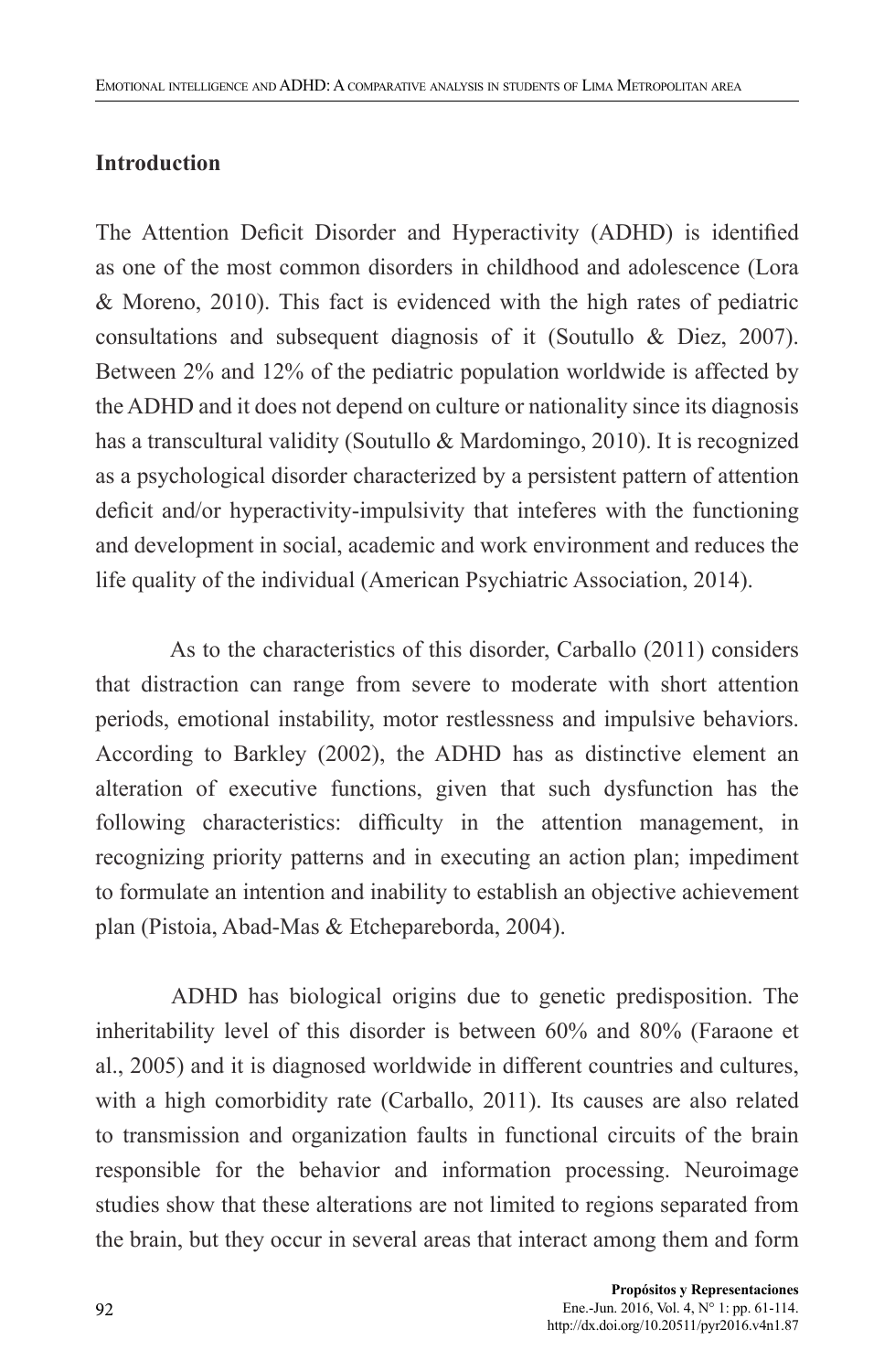circuits, which include executive function, somatic motor, dorsal attention, visual and reward circuits (Catellanos & Proal, 2012).

On the other hand, one of the most common consequences of this disorder is the deterioration in the family, social and academic environment, which can limit the future of the child and adolescent if they do not receive the adequate treatment. Students who suffer from this disorder tend to have difficulties in their general performance (San Sebastián, Soutullo-Esperón & Figueroa-Quintana, 2010), and do not obtain satisfactory academic results mainly due to the poor organization of studies and ignorance of appropriate techniques and recourses to their profiles in order to do homework (Iglesias, Gutiérrez, John & Rodríguez, 2015).

The review and analysis of national and international studies about ADHD show a main and important trend to identify the cognitive aspects of this disorder for corrective and/or remedial intervention (Orjales, 1991; Barkley, 2002; Hinojo, Cáceres & Aznar, 2006). This shows the lack of research works that contribute to knowledge of affective and social experience of the individual who suffers from this disorder, as important and specialized as the studies about cognitive phenomena.

Based on the foregoing and the specialized literature reviewed, we can conclude that ADHD as a disorder affects the life quality of the person who suffers from it in the personal and social areas. Therefore, the emotional intelligence study in individuals with this diagnosis is important, since it refers to the ability to supervise one´s own and other people´s feelings and emotions, to distinguish among them and to use this information to guide the action and own thinking (Salovey & Mayer, 1997). That is, it implies the ability to monitor one´s own and other people´s feelings and emotions, to differentiate among them and regulate them, using this information to solve problems (Olvera, Domínguez & Cruz, 2002), necessary conditions for a positive development since they are related to happiness, social functioning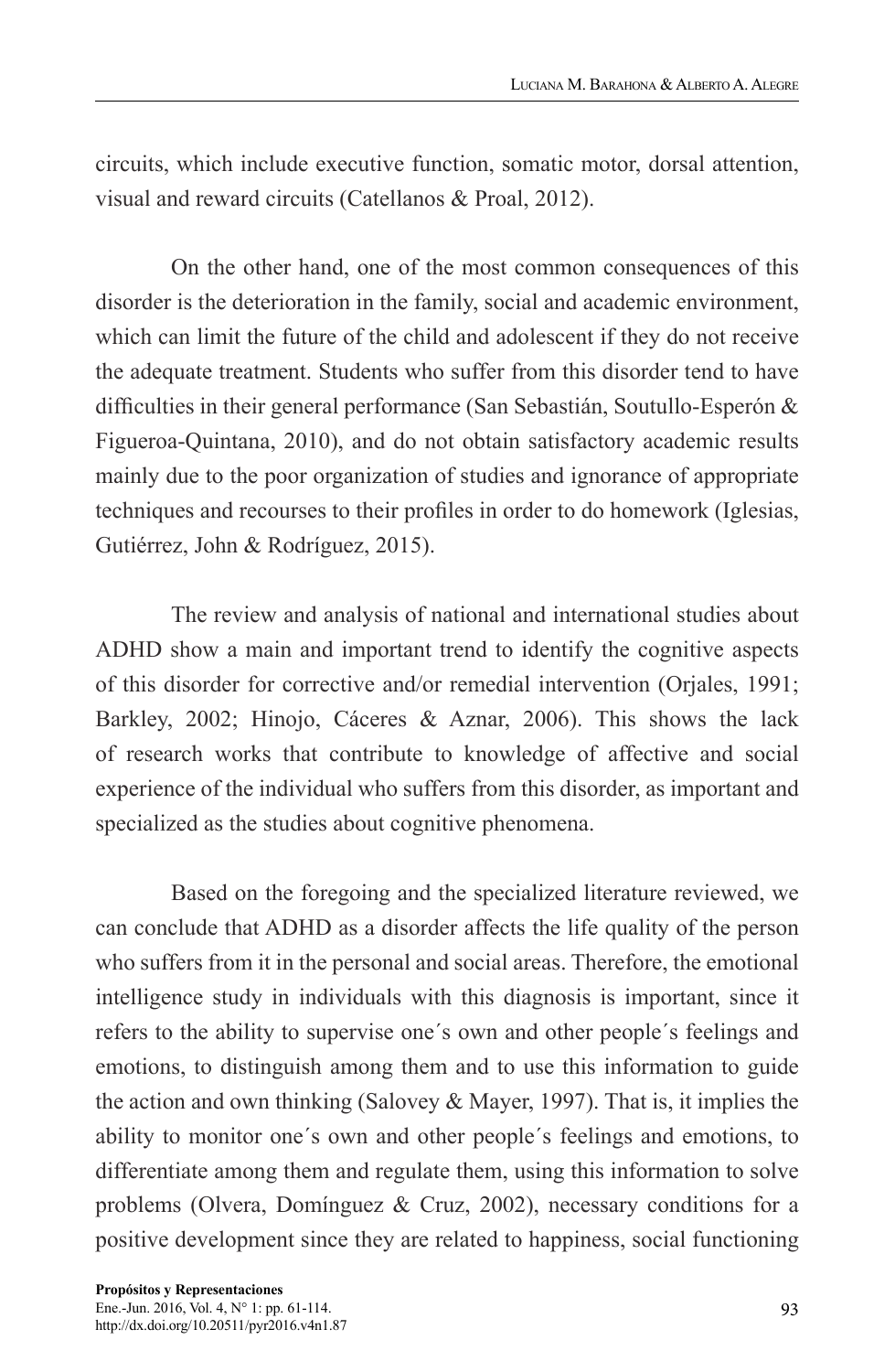and welfare of children and adolescents (Fernández-Berrocal & Extremera, 2009).

Currently, emotional intelligence is an important and controversial psychological phenomenon, considering the vast research that is performing and its direct application to education, clinic and business fields. Although this psychological variable is still conceptualized in different ways by the authors, it is a new area of study about emotions and understanding of the adequate interaction between emotion and cognition that facilitates the development of strategies that allow the individual a functioning adapted to their environment (Salovey & Grewal, 2005). The study of ADHD has diverse perspectives with the same main idea, which lies in the fact that the main emotional skills are an important factor when explaining the functioning of the subject in all the vital areas (Mikolajczak, Luminet & Menil, 2006). The most thorough hypothesis with respect to this construct is that the emotional intelligence is not new, but a mix of personality characteristics studied by psychologists for decades (Lilienfeld, Lynn, Namy & Woolf, 2011).

As to emotional aspects in boys and girls with ADHD, Albert, López-Martin, Fernández-Jaén and Carretié (2008) state that they have difficulties in emotional skill and this affects the emotion recognition, regulation and expression skills. They also showed that children and adults suffering from this disorder, specifically the subtype of combined ADHD, have dysfunctions in the recognition of affective information. Fernández-Jaén et al. (2011) found that the symptomatic intensity of the ADHD showed an inversely significant relationship with social skills, according to parents. The attention deficit score was correlated in the same way with social and leadership skills, according to parents and teachers.

Lewis, Guzmán, Cardozo and Santiago (2004) found differences in the social and school adaptation between children with ADHD and children without ADHD. Children with combined ADHD had a greater maladjustment.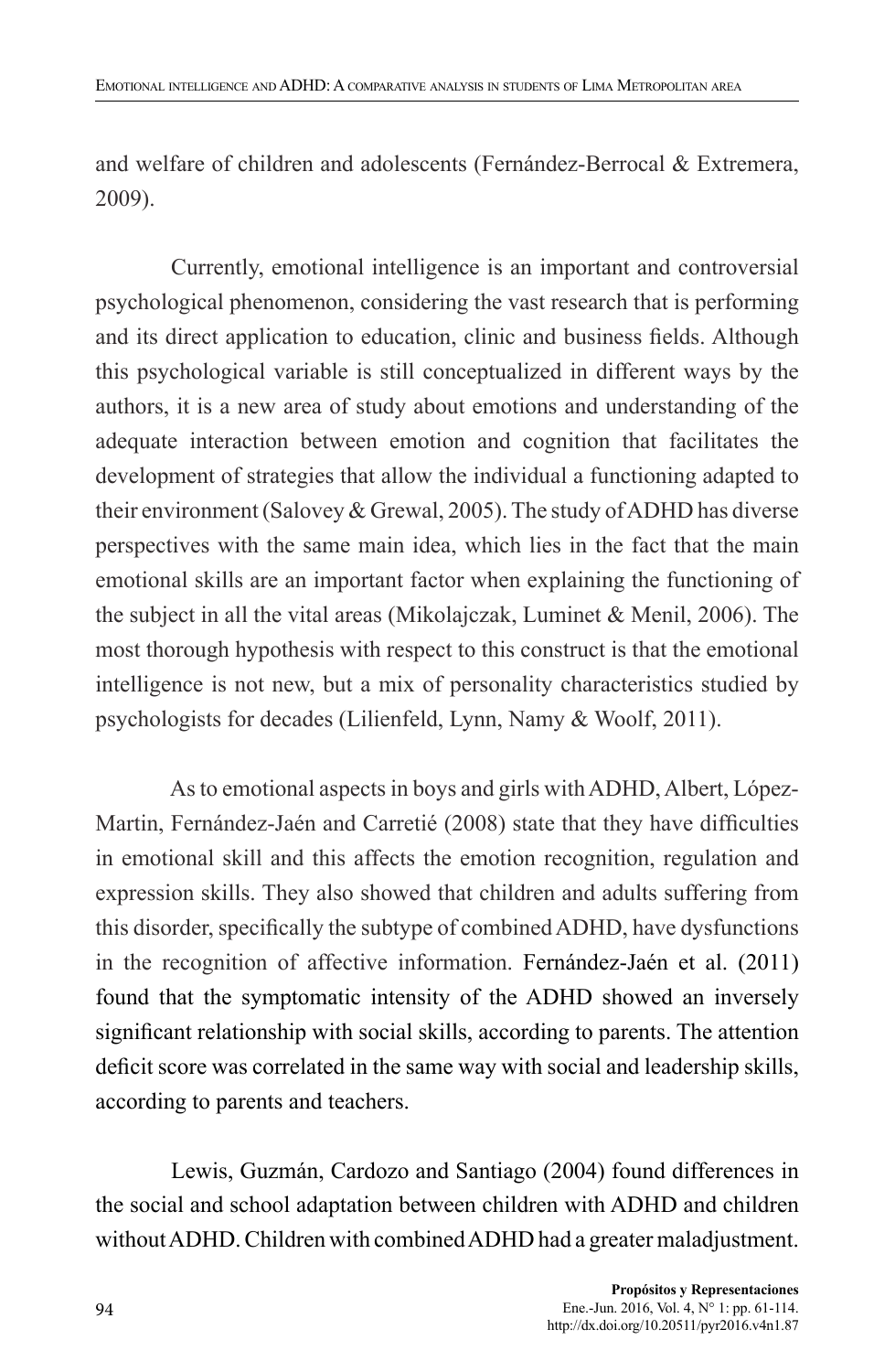Therefore, it is suggested that this diagnosis can affect the normal life of the individual since it jeopardizes behavioral aspects, education and work performance and social interaction. Moreover, Puentes Rozo et al. (2014) identified significant behavior differences between children with ADHD and children without ADHD with respect to levels of social and school adaptation. Children with combined ADHD had greater maladjustment.

Based on the foregoing, it can be deduced that some ADHD characteristics have a direct relationship with basic and necessary skills to achieve a good learning development. In a stage where adolescents goes to school, are surrounded by their classmates of the same age and expect to find a group which they can belong to, it is predictable that having bad grades and behavior problems cause them to feel inferior to others and they will end up isolated. In the same way, their classmates will get away from them and remove them from the group, leaving them alone (Russo, Arteaga, Rubiales & Bakker, 2015).

If all these difficulties develop, it is probable that many emotional aspects as well as the interpersonal relationships and stress management are directly affected. Thus, the probability to find differences between emotional intelligence of the adolescent with ADHD and the adolescent without ADHD increases.

Recognizing the importance of socio-affective processes in the experience of developing students, and given the very few empiric works and none of them identified in our country about emotional intelligence in individuals diagnosed with ADHD, this study is proposed, and following question is asked:

Are there significant differences in the emotional intelligence skills between students with ADHD and students without ADHD?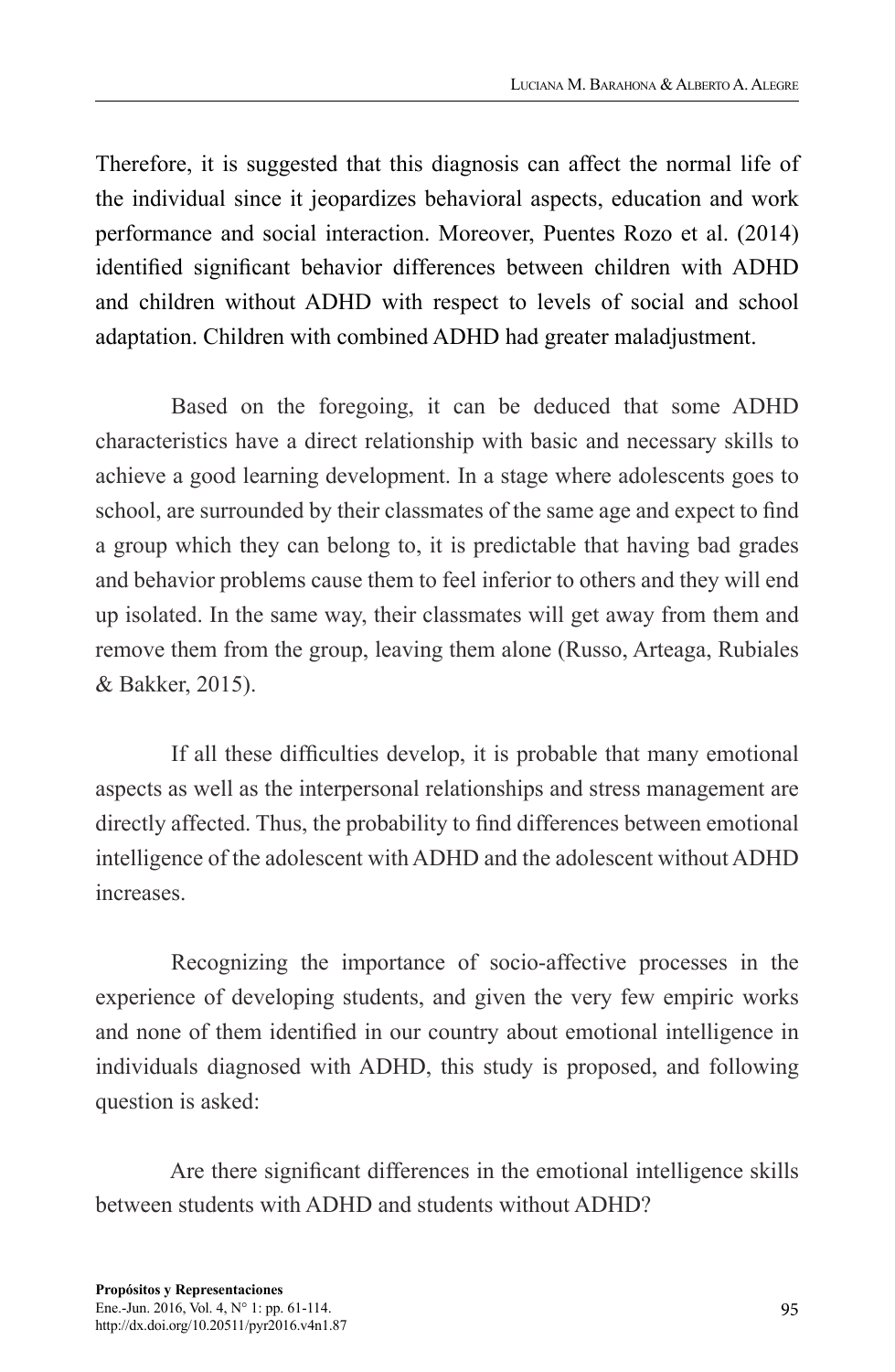### **Hypothesis.**

### *General Hypothesis.*

There are statistically significant differences in emotional intelligence skills between adolescent students with ADHD and adolescent students without ADHD.

### *Specific Hypothesis.*

 $H:$ : There are statistically significant differences in the interpersonal emotional ability between adolescent students with ADHD and adolescent students without ADHD.

 $H<sub>2</sub>$ : There are statistically significant differences in the intrapersonal emotional ability between adolescent students with ADHD and adolescent students without ADHD.

 $H<sub>2</sub>$ : : There are statistically significant differences in the emotional adaptability ability between adolescent students with ADHD and adolescent students without ADHD.

 $H_{4}$ : : There are statistically significant differences in the emotional stress management ability between adolescent students with ADHD and adolescent students without ADHD.

 $H_{\varepsilon}$ : : There are statistically significant differences in the emotional mood ability entre between adolescent students with ADHD and adolescent students without ADHD.

 $H_{\alpha}$ : : There are statistically significant differences in the emotional ability of positive impression between adolescent students with ADHD and adolescent students without ADHD.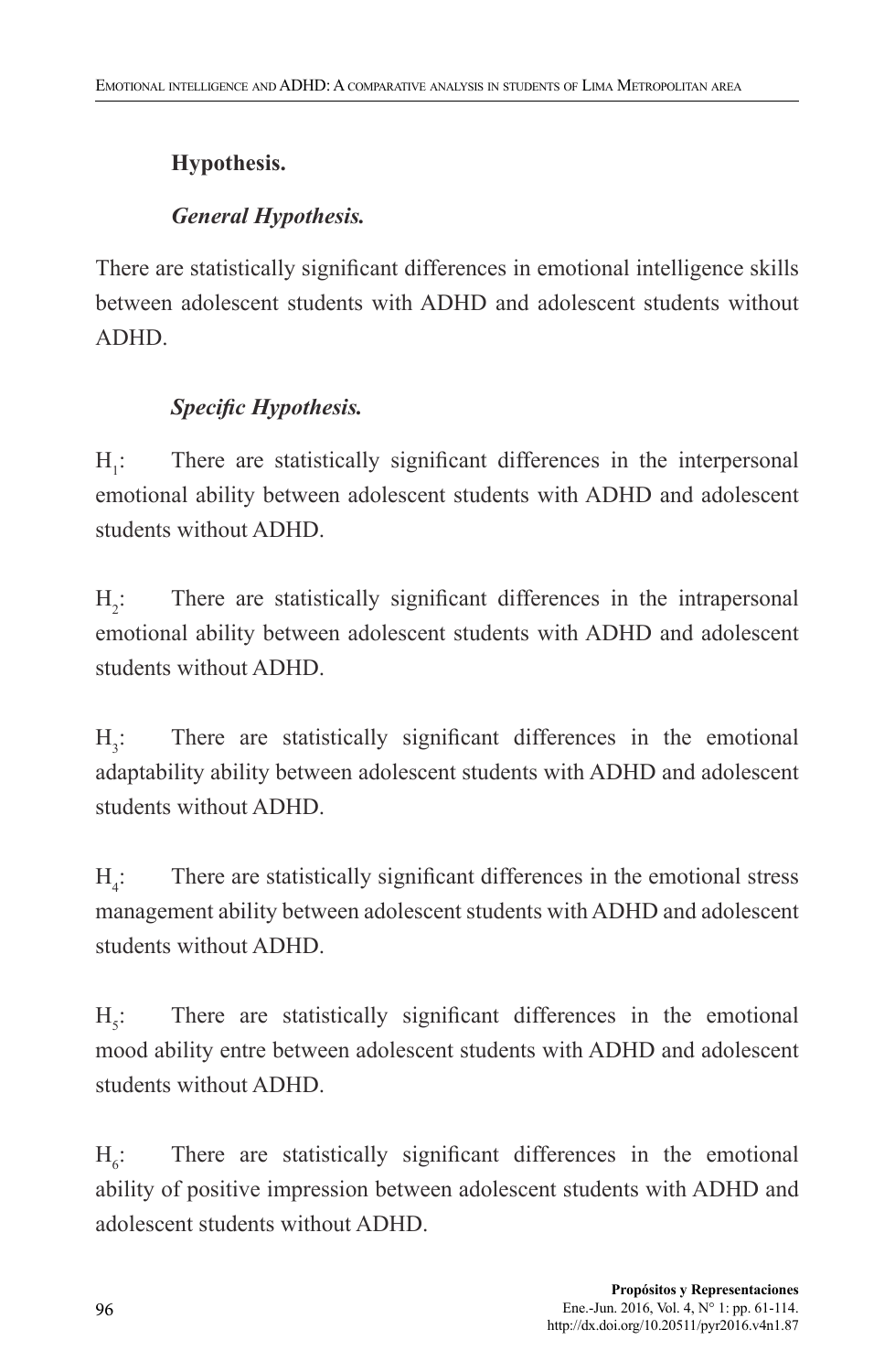### **Method**

## **Type and Design of Research.**

This research is quantitative, descriptive and comparative (Hernández, Fernández & Baptista, 2010) since it describes the differences between students with ADHD diagnosis and a group of them without this disorder, according to emotional intelligence skills. Besides, it is a quantitative research since constructs in question will be measured and statistical tests will be used to contrast the hypotheses.

The design used corresponds to a non-experimental, comparative and transversal research (Hernández et al., 2010). It is non-experimental since variables were not manipulated and causal inferences were not established. Since two analysis units will be characterized in the study variable at a unique time, this research is known as comparative and transversal (Sánchez & Reyes, 2002).

### **Variables.**

## *Emotional Intelligence.*

- *Conceptual definition*: Ability to monitor our own and other people's feelings and emotions in order to distinguish among them and use this information to guide our thoughts and actions (Ugarriza & Pajares, 2003).
- **•** *Operational definition*: Evaluated through a Peruvian adaptation of the Bar-On (I-CE) (Ugarriza & Pajares, 2003) Inventory. This inventory measures intrapersonal, interpersonal, adaptability, stress management and general mood skills through 5 scales:
	- 1. Intrapersonal scale: It measures the self-understanding, the assertiveness and positive self-visualization.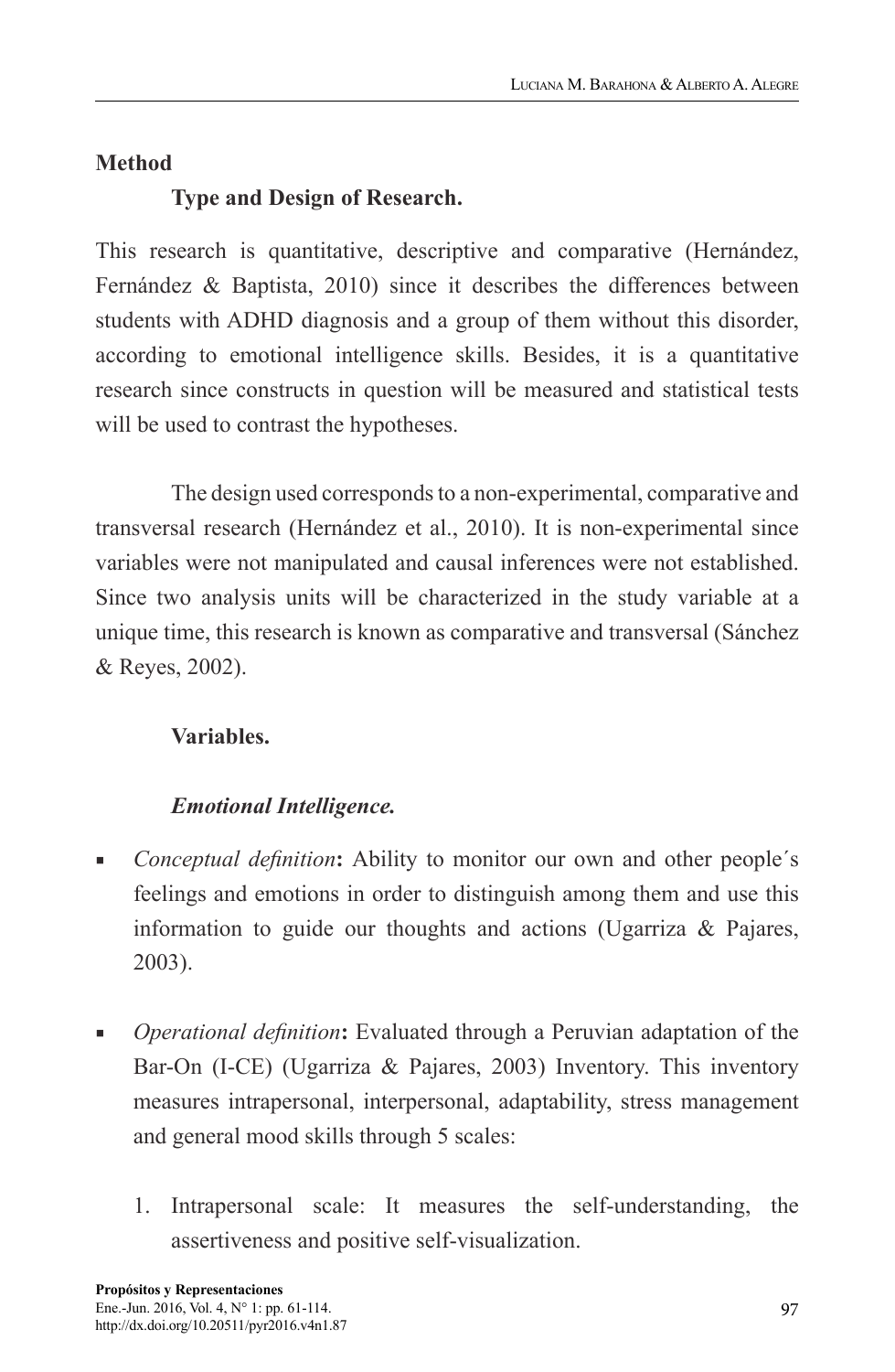- 2. Interpersonal scale: It assesses the empathy skill, social responsibility skill, ability to maintain satisfactory social relationships and the ability to understand other people´s feelings.
- 3. Adaptability scale: It measures the problem-solving ability, change management and efficient coping with everyday problems.
- 4. Stress management scale: It estimates stress tolerance abilities, impulse control, work under pressure and response to stressors without becoming depressed.
- 5. General mood scale: It assesses happiness, optimism and positive appreciation.

Besides, the inventory provides a total emotional quotient that shows the way of coping with everyday demands, and a positive impression scale that measures the very favorable self-perception or self-worth.

### **Participants.**

The sample of this research was composed of 236 secondary students of both gender aged between 12 and 18 ( $M = 14.07$ ,  $D.E. = 1.44$ ). 44 of them studied at Antares school and had a (neurological or psychiatric) medical diagnosis of ADHD, while the other 192 students that studied at Pío XII School did not have this disorder. Both samples were obtained through an intentional nonprobabilistic procedure.

Based on the reviewed medical reports of students with ADHD, those who had comorbidity with other disorders were excluded. Only students from Pío XII School with no psychological or psychiatric condition diagnosed established in a medical report that were informed or provided by parents and/or teachers participated. As per gender, men (79%) predominated in the group with ADHD, while women (54.2%) predominated in other group.

The criteria for selection in the sample of students include: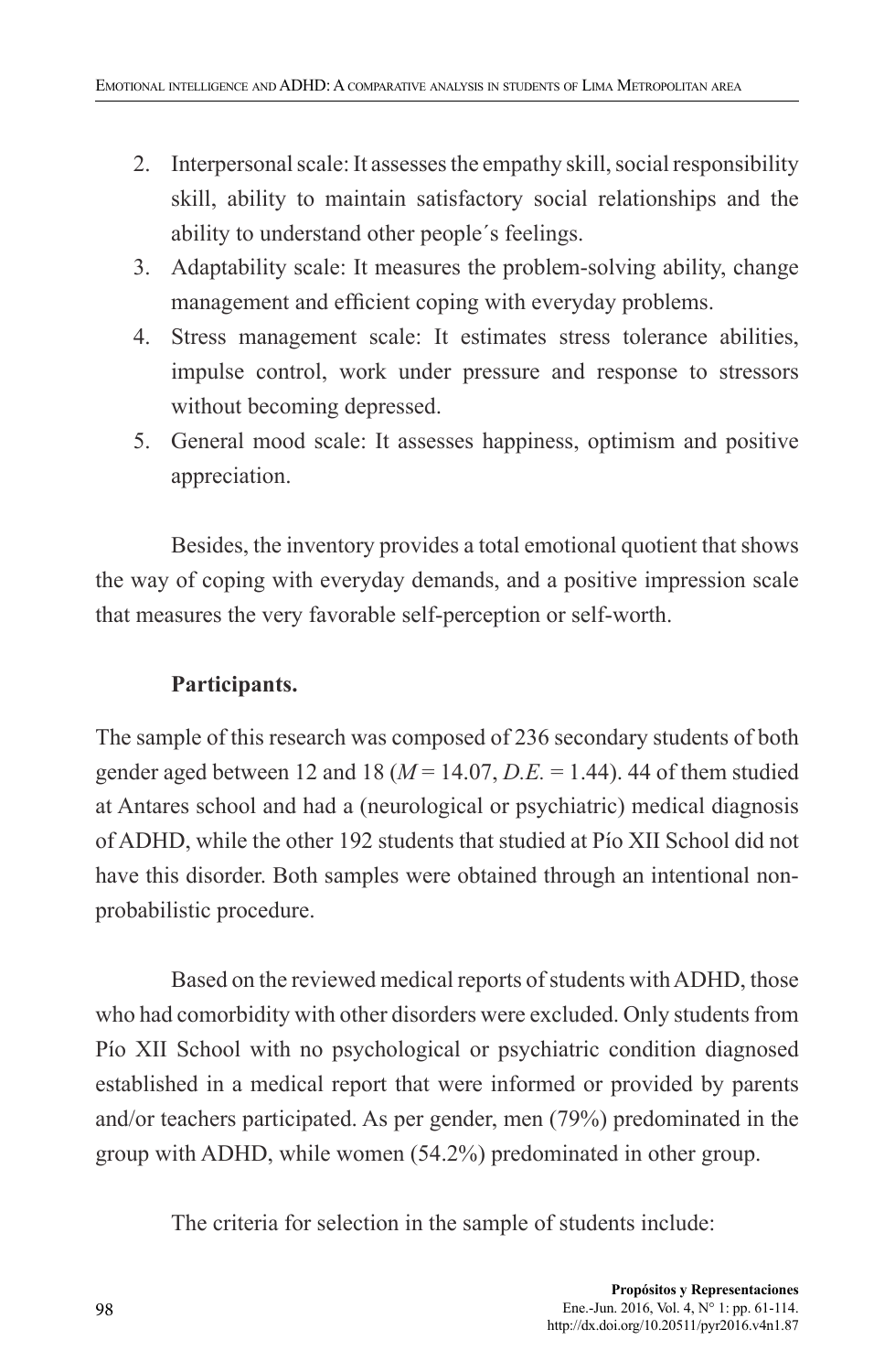#### *Inclusion criteria*

- People diagnosed with ADHD
- People not diagnosed with ADHD
- Secondary students from the Antares and Pío XII Schools
- Men and women aged 13 to 18

#### *Exclusion criteria*

- People diagnosed with ADHD
- People with comorbidity of *ADHD* or any type of diagnosed autism
- People with emotional disorders

Table 1 shows the characteristics of the participants with respect to gender, age and degree of belonging according to condition, with or without ADHD.

#### **Table 1.**

|                |                  | with ADHD | without ADHD     |                  |  |  |
|----------------|------------------|-----------|------------------|------------------|--|--|
| Category       | $\boldsymbol{f}$ | %         | $\boldsymbol{f}$ | %                |  |  |
| Gender         |                  |           |                  |                  |  |  |
| Feminine       | 9                | 20.5      | 104              | 54.2             |  |  |
| Masculine      | 35               | 79.5      | 88               | 45.8             |  |  |
| Age            |                  |           |                  |                  |  |  |
| 12             | 2                | 4.5       | 33               | 17.2             |  |  |
| 13             | 9                | 20.5      | 49               | 25.5             |  |  |
| 14             | 12               | 27.3      | 47               | 24.5             |  |  |
| 15             | 6                | 13.6      | 29               | 15.1             |  |  |
| 16             | 9                | 20.5      | 29               | 15.1             |  |  |
| 17             | 5                | 11.4      | 5                | 2.6              |  |  |
| 18             | $\mathbf{1}$     | 2.3       | $\mathbf{0}$     | $\boldsymbol{0}$ |  |  |
| Grade          |                  |           |                  |                  |  |  |
| 1              | 11               | 25        | 49               | 25.5             |  |  |
| $\overline{2}$ | 10               | 22.7      | 51               | 26.6             |  |  |
| $\mathfrak{Z}$ | 10               | 22.7      | 35               | 18.2             |  |  |
| $\overline{4}$ | 7                | 15.9      | 29               | 15.1             |  |  |
| 5              | 6                | 13.6      | 28               | 14.1             |  |  |
| Total          | 44               | $100.0\%$ | 192              | 100.0%           |  |  |

*Composition of the Sample of Study.*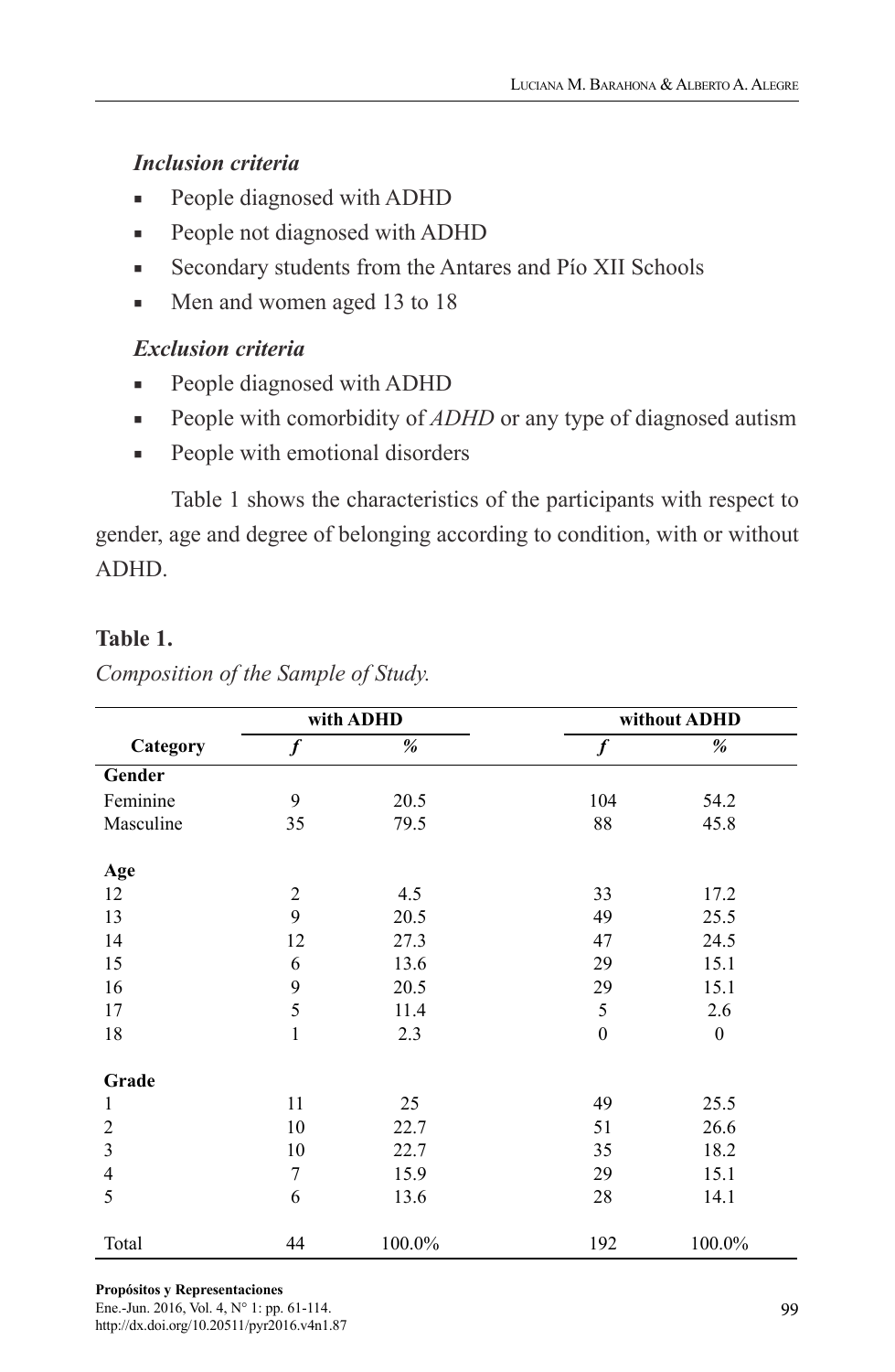#### **Measurement.**

The Emotional Intelligence Inventory of BarOn ICE: NA (Ugarriza & Pajares, 2003) is used as an instrument for data collection.

| Original Name                              | Eqi - YV BarOn Emotional Quotient Inventory |
|--------------------------------------------|---------------------------------------------|
| Author                                     | Reuven Bar-On                               |
| Origin                                     | Toronto-Canada                              |
| Peruvian adaptation and<br>standardization | Nelly Ugarriza and Liz Pajares              |
| Administration                             | Individual and collective                   |
| Form                                       | Complete                                    |
| Duration                                   | An average of 25 minutes                    |

#### *Technical Form.*

#### *Psychometric Goodness: Reliability and Validity.*

Ugarriza and Pajares (2003) estimated the reliability of the scores achieved in a sample of Lima using the internal consistency method, and the reliability coefficients were very satisfactory ( $\alpha > 0.77$ ) through different normative groups, according to gender, age and school management. Besides, the means of inter-item correlations were analyzed and it was discovered that they showed a similar transversal pattern in the different normative groups.

For the Peruvian normative sample, the authors of adaptation, validation and standardization of the instrument obtained evidences of validity referred to the inventory construct and multidimensionality construct of the several scales. The second order confirmatory factor analysis of I-CE components verified the factor structure 5-1 of the eclectic model of emotional intelligence proposed by BarOn. Consequently, it was concluded that the inventory show validity and its clinic use is recommended (Ugarriza & Pajares, 2003).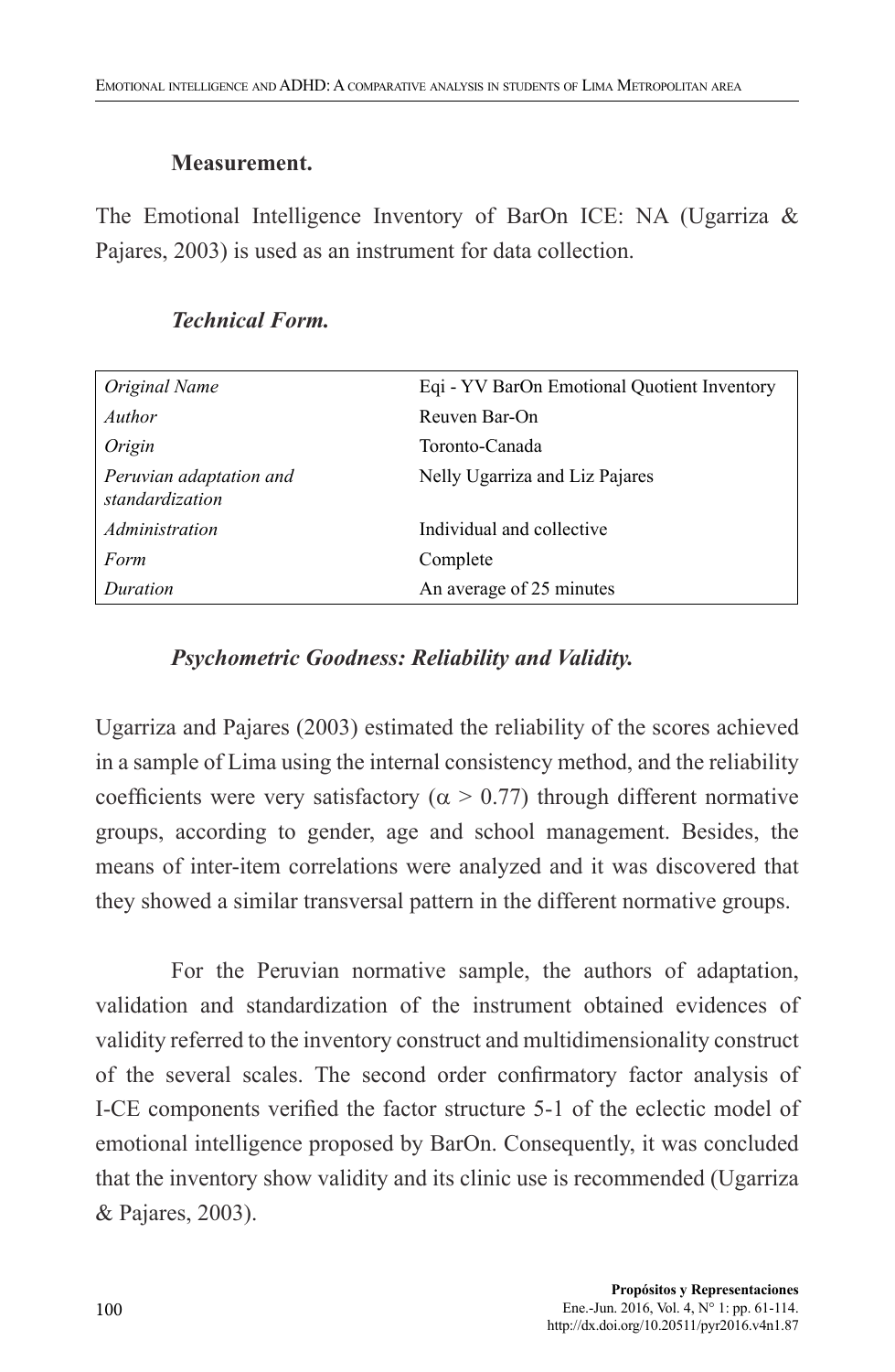#### **Data Collection Procedure.**

For the application of the inventory, the corresponding formal authorizations were coordinated and processed in the schools involved: Antares and Pío XII. Then, teachers and parents were explained about the scopes and objectives of the research. Besides, parents were requested the informed consent and the students were requested the informed assent, thereby ensuring the fulfillment of ethic conditions.

The assessments of the sample of the Antares school were carried out during tutorial classes in the first, second, third, fourth and fifth grades of secondary school. The assessment of the sample of the Pío XII School was carried out in the first academic hour in all classrooms. In both cases, the inventory was collectively applied, with a maximum time of 25 minutes. When the tests were given, the necessary instructions were explained. Besides, the assessor was present during the whole process to answer any questions that could arise.

#### **Analysis Plan.**

Data were analyzed using descriptive and inferential statistics. The first ones included mean (M), standard deviation (ED) and the average range.

The inferential analyses were based on the study of adjustment to the curve of variables in both groups of the sample through Kolmogorov-Smirnov and Shapiro-Wilk tests in order to determine the appropriateness of the use of parametric and non-parametric statistics (Field, 2009). In the analysis of the differences with respect to the study variables according to the type of sample, the two independent groups were compared through *U* of Mann-Whitney, and they were considered as criteria for the assessment of estimated effect sizes (*r*) (Rosenthal, 1991) .1, .3 and .5, as small, medium and large, respectively.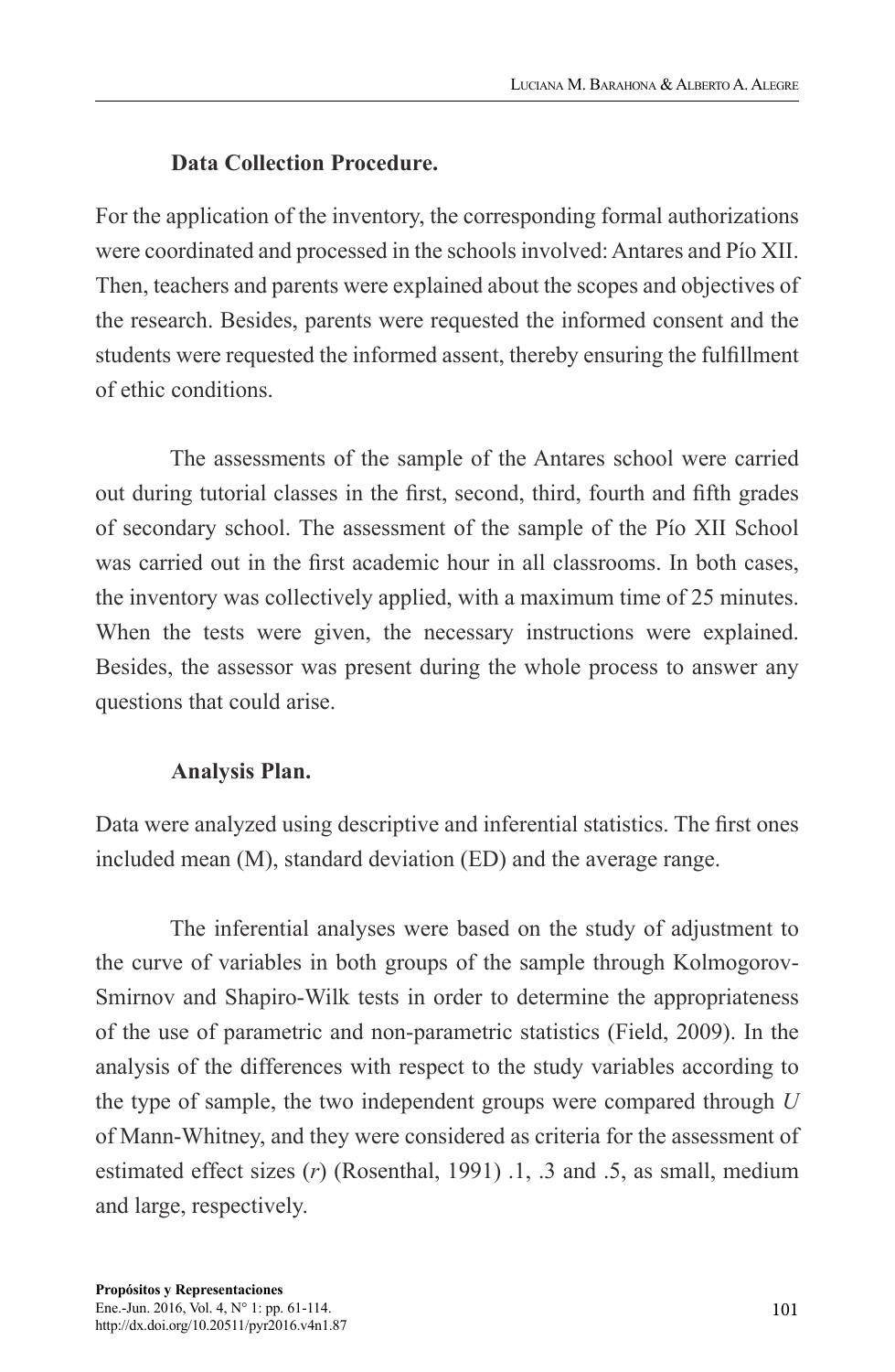The data processing was carried out in the statistical package IBM® SPSS (Statistical Package for Social Sciences) version 22, at significance level of  $.05$ .

#### **Results**

The results of the psychometric analysis of the emotional intelligence test BarOn ICE: NA showed that the items of each scale had homogeneity indexes exceeding the criterion established by Kline (rit.  $> 0.20$ ) (1995). The reliability quotient were estimated by using the internal consistency method for each scale and a Cronbach´s alpha value that ranges from 0.72 (intrapersonal) to 0.87 (positive impression) was obtained. Based on this, it can be concluded that the scores derived from the 6 scales of the emotional intelligence test are reliable.

The validity evidence was obtained by performing an internal structure analysis using the exploratory factor analysis. The Kaiser-Meyer Olkin (KMO) measure of sampling adequacy reaches a value of 0.753, and the Bartlett's sphericity test has a significant value ( $p = .000$ ). The exploratory factor analysis through the main components´ method indicates that there is only one factor underlying all the scales, which explains the 54.87% of the total variance. Based on the foregoing, such test has validity evidences based on the internal structure.

With respect to the adjustment to the normal curve of scores in emotional intelligence skills, the emotional quotient has a normal distribution in both groups, that is, in students with  $(p = 0.170)$  and without ADHD  $(p$ = 0.200). The scores of the emotional skills: intrapersonal, interpersonal, stress management, adaptability, mood and positive impression had a normal distribution  $(p > .05)$  only in the sample of students with ADHD.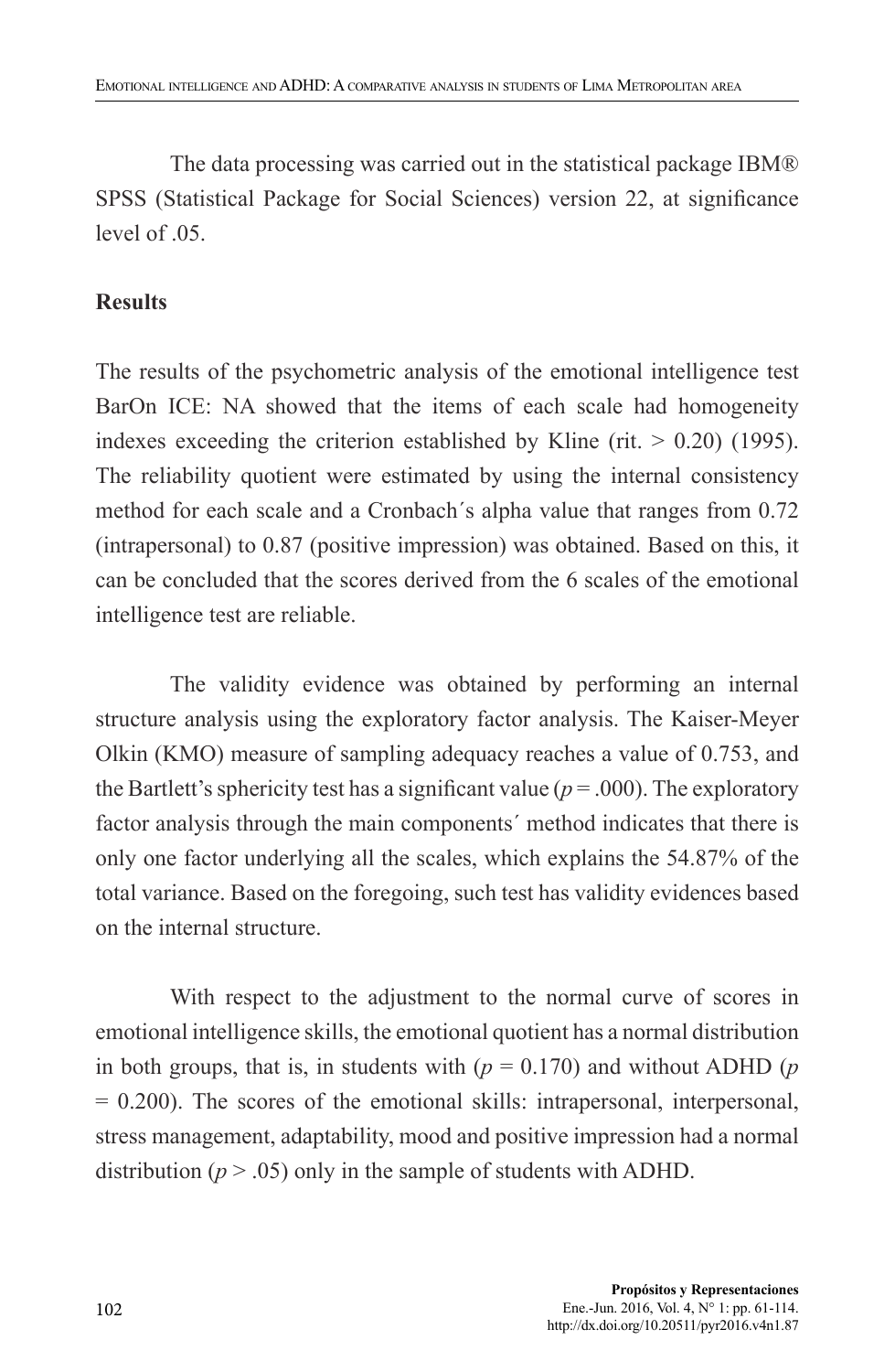Based on the foregoing, it is relevant to use the non-parametric statistics for the inferential analysis of hypothesis testing.

At the beginning, the general hypothesis was set out and it proposed that there are statistically significant differences in emotional intelligence skills between adolescents with ADHD and adolescents without ADHD. To test them, an analysis using the Mann-Whitney U Test was carried out.

Table 2 shows that there are only statistically significant differences ( $p < .05$ ) in intrapersonal emotional skill ( $U = 3306.50$ ;  $p = .024$ ;  $r = -0.15$ ) and in positive impression ( $U = 3369.00$ ;  $p = .036$ ;  $r = -0.14$ ) between students with ADHD and students without ADHD. Therefore, hypotheses that establish this difference  $(H_2 y H_6)$  can be accepted, rejecting those that assume that there are such differences in emotional intelligence/emotional quotient ( $U = 3835.50$ ;  $p = .341$ ;  $r = -.06$ ), interpersonal ( $U = 4171.50$ ;  $p =$ 0.898;  $r = -0.01$ ), stress management ( $U = 3614.00$ ;  $p = 0.135$ ;  $r = -0.10$ ) and adaptability ( $U = 3622.00$ ;  $p = .140$ ,  $r = -.08$ ) skills. Students with ADHD have a higher average range than their peers without such disorder in the intrapersonal skill and positive impression skill  $(n = 192)$ .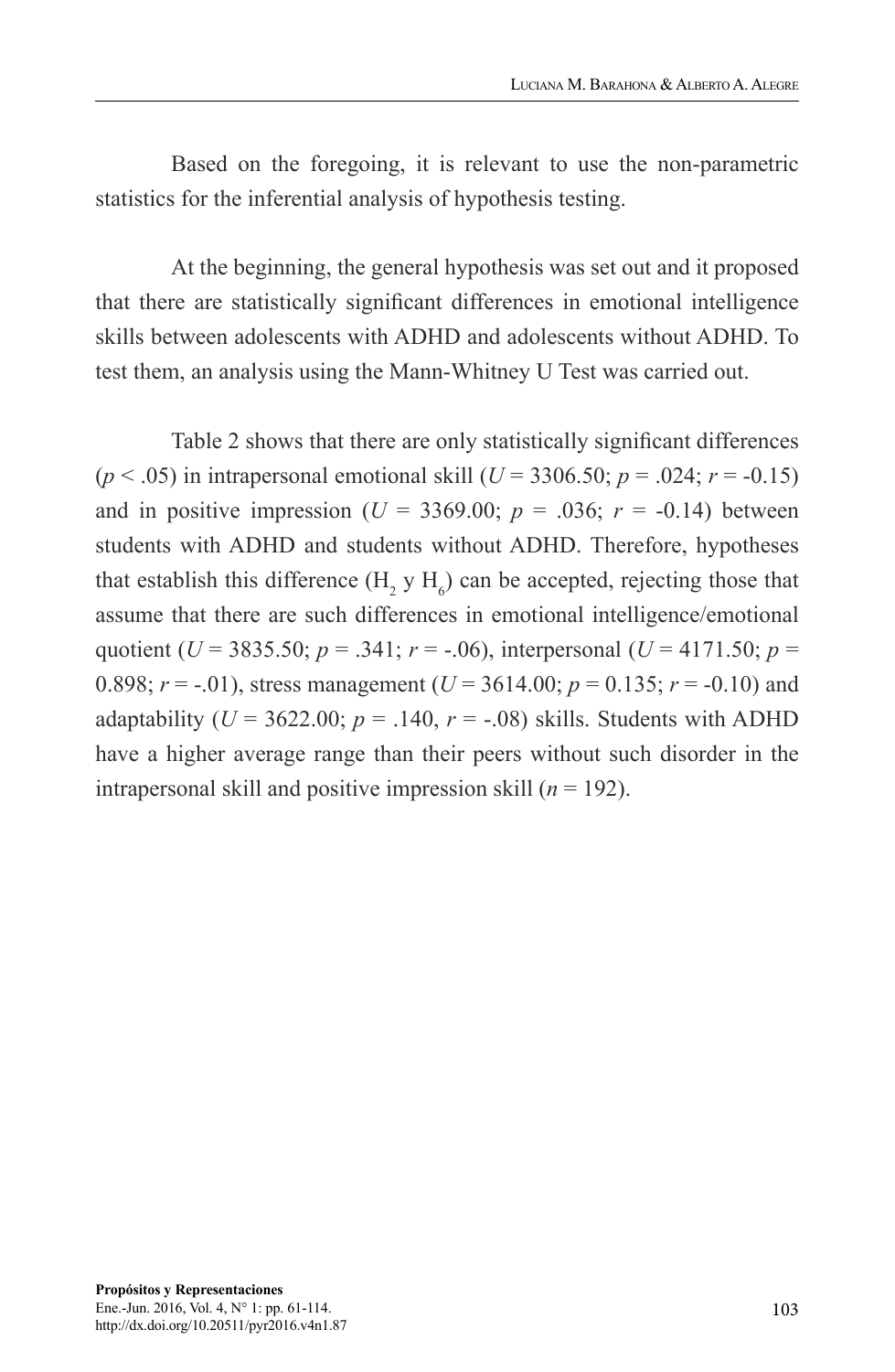#### **Table 2**

*Inferential Analysis of Differences in Emotional Skills between Students with ADHD and without ADHD*.

| <b>Emotional</b><br>skill | Type of<br>sample      | $\boldsymbol{n}$ | Average<br>range | Sum of<br>ranges | $\boldsymbol{U}$ | Z,      | $\boldsymbol{p}$ | r       |
|---------------------------|------------------------|------------------|------------------|------------------|------------------|---------|------------------|---------|
|                           | With ADHD              | 44               | 127.33           | 5602.5           | 3835.5           | $-0.95$ | 0.341            | $-.06$  |
| Emotional quotient        | Without<br><b>ADHD</b> | 192              | 116.48           | 22363.5          |                  |         |                  |         |
| Intrapersonal             | With ADHD              | 44               | 139.35           | 6131.5           | 3306.5           | $-2.25$ | $.024*$          | $-0.15$ |
|                           | Without<br><b>ADHD</b> | 192              | 113.72           | 21834.5          |                  |         |                  |         |
| Interpersonal             | With ADHD              | 44               | 117.31           | 5161.5           | 4171.5           | $-0.13$ | 0.898            | $-01$   |
|                           | Without<br><b>ADHD</b> | 192              | 118.77           | 22804.5          |                  |         |                  |         |
| Stress management         | With TDAH              | 44               | 104.64           | 4604             | 3614             | $-1.49$ | 0.135            | $-0.10$ |
|                           | Without<br><b>ADHD</b> | 192              | 121.68           | 23362            |                  |         |                  |         |
| Adaptability              | With ADHD              | 44               | 106.48           | 4685             | 3695             | $-1.30$ | 0.195            | $-.08$  |
|                           | Without<br><b>ADHD</b> | 192              | 121.26           | 23281            |                  |         |                  |         |
| General mood              | With ADHD              | 44               | 132.18           | 5816             | 3622             | $-1.48$ | 0.140            | $-0.10$ |
|                           | Without<br><b>ADHD</b> | 192              | 115.36           | 22150            |                  |         |                  |         |
| Positive impression       | With ADHD              | 44               | 137.93           | 6069             | 3369             | $-2.10$ | $.036*$          | $-0.14$ |
|                           | Without<br><b>ADHD</b> | 192              | 114.05           | 21897            |                  |         |                  |         |

*\*p* < .05

As to ADHD as diagnosis ( $n = 44$ ) or not ( $n = 192$ ), it is evidenced that on both groups there are no statistically significant differences  $(p > .05)$ between men and women in emotional intelligence skills (Table 3).

#### **Table 3**

*Inferential Analysis of Differences in Emotional Skills between Student with ADHD and Students without ADHD according to gender.*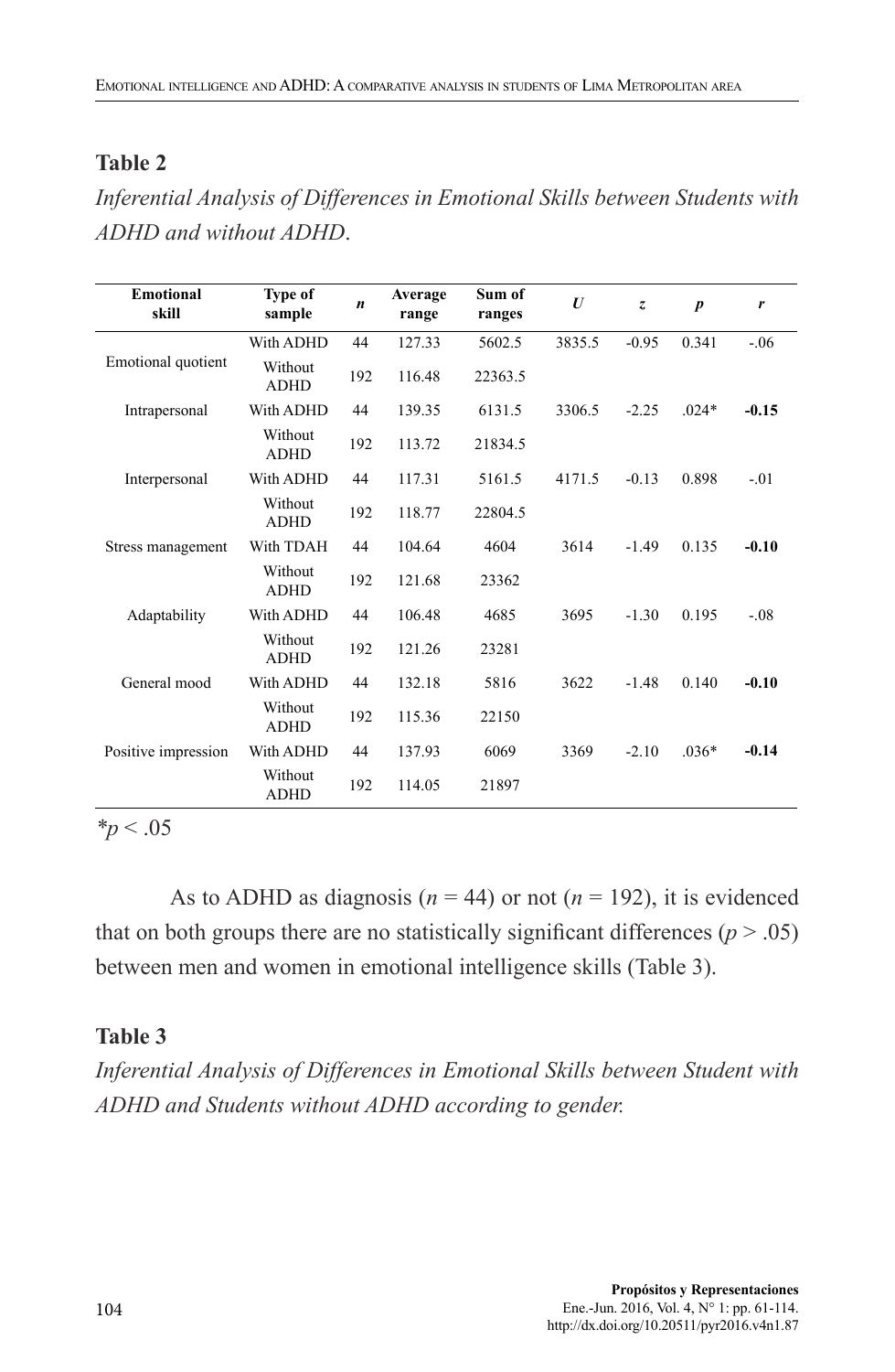| <b>Emotional skill</b> | Gender    | $\boldsymbol{n}$ | Average<br>range         | Sum of<br>ranges | $\boldsymbol{U}$ | z       | $\boldsymbol{p}$ | r       |
|------------------------|-----------|------------------|--------------------------|------------------|------------------|---------|------------------|---------|
| With ADHD $(n = 44)$   |           |                  |                          |                  |                  |         |                  |         |
| Emotional              | Feminine  | 9                | 22.22                    | 200              | 155              | $-.07$  | 0.942            | $-.01$  |
| quotient               | Masculine | 35               | 22.57                    | 790              |                  |         |                  |         |
| Intrapersonal          | Feminine  | 9                | 23.28                    | 209.5            | 150.5            | $-0.21$ | 0.838            | $-0.03$ |
|                        | Masculine | 35               | 22.3                     | 780.5            |                  |         |                  |         |
|                        | Feminine  | 9                | 28.89                    | 260              | 100              | $-1.68$ | .094             | $-0.25$ |
| Interpersonal          | Masculine | 35               | 20.86                    | 730              |                  |         |                  |         |
| <b>Stress</b>          | Feminine  | 9                | 23.56                    | 212              | 148              | $-0.28$ | 0.782            | $-.04$  |
| management             | Masculine | 35               | 22.23                    | 778              |                  |         |                  |         |
|                        | Feminine  | 9                | 19.72                    | 177.5            | 132.5            | $-0.73$ | 0.465            | $-0.11$ |
| Adaptability           | Masculine | 35               | 23.21                    | 812.5            |                  |         |                  |         |
| General mood           | Feminine  | 9                | 23.89                    | 215              | 145              | $-0.36$ | 0.716            | $-.05$  |
|                        | Masculine | 35               | 22.14                    | 775              |                  |         |                  |         |
| Positive               | Feminine  | 9                | 24.78                    | 223              | 137              | $-0.60$ | 0.550            | $-.09$  |
| impression             | Masculine | 35               | 21.91                    | 767              |                  |         |                  |         |
|                        |           |                  | Without ADHD $(n = 192)$ |                  |                  |         |                  |         |
| Emotional              | Feminine  | 104              | 92.44                    | 9613.5           | 4153.5           | $-1.10$ | 0.271            | $-.08$  |
| quotient               | Masculine | 88               | 101.3                    | 8914.5           |                  |         |                  |         |
|                        | Feminine  | 104              | 94.27                    | 9804             | 4344             | $-0.61$ | 0.545            | $-.04$  |
| Intrapersonal          | Masculine | 88               | 99.14                    | 8724             |                  |         |                  |         |
|                        | Feminine  | 104              | 96.4                     | 10026            | 4566             | $-0.03$ | 0.979            | .00     |
| Interpersonal          | Masculine | 88               | 96.61                    | 8502             |                  |         |                  |         |
| <b>Stress</b>          | Feminine  | 104              | 100.15                   | 10415.5          | 4196.5           | $-0.99$ | 0.322            | $-.07$  |
| management             | Masculine | 88               | 92.19                    | 8112.5           |                  |         |                  |         |
|                        | Feminine  | 104              | 103.39                   | 10753            | 3859             | $-1.87$ | .061             | $-0.13$ |
| Adaptability           | Masculine | 88               | 88.35                    | 7775             |                  |         |                  |         |
|                        | Feminine  | 104              | 97.38                    | 10127            | 4485             | $-0.24$ | 0.812            | $-.02$  |
| General mood           | Masculine | 88               | 95.47                    | 8401             |                  |         |                  |         |
| Positive               | Feminine  | 104              | 101.82                   | 10589.5          | 4022.5           | $-1.45$ | 0.149            | $-0.10$ |
| impression             | Masculine | 88               | 90.21                    | 7938.5           |                  |         |                  |         |

Based on the analysis of differences, according to gender of students with and without ADHD, there are only differences in impression positive skill of the emotional intelligence among male students ( $U = 1162.00$ ;  $p =$ .034;  $r = -0.19$ ). This characteristic predominates in the group with ADHD (Table 4).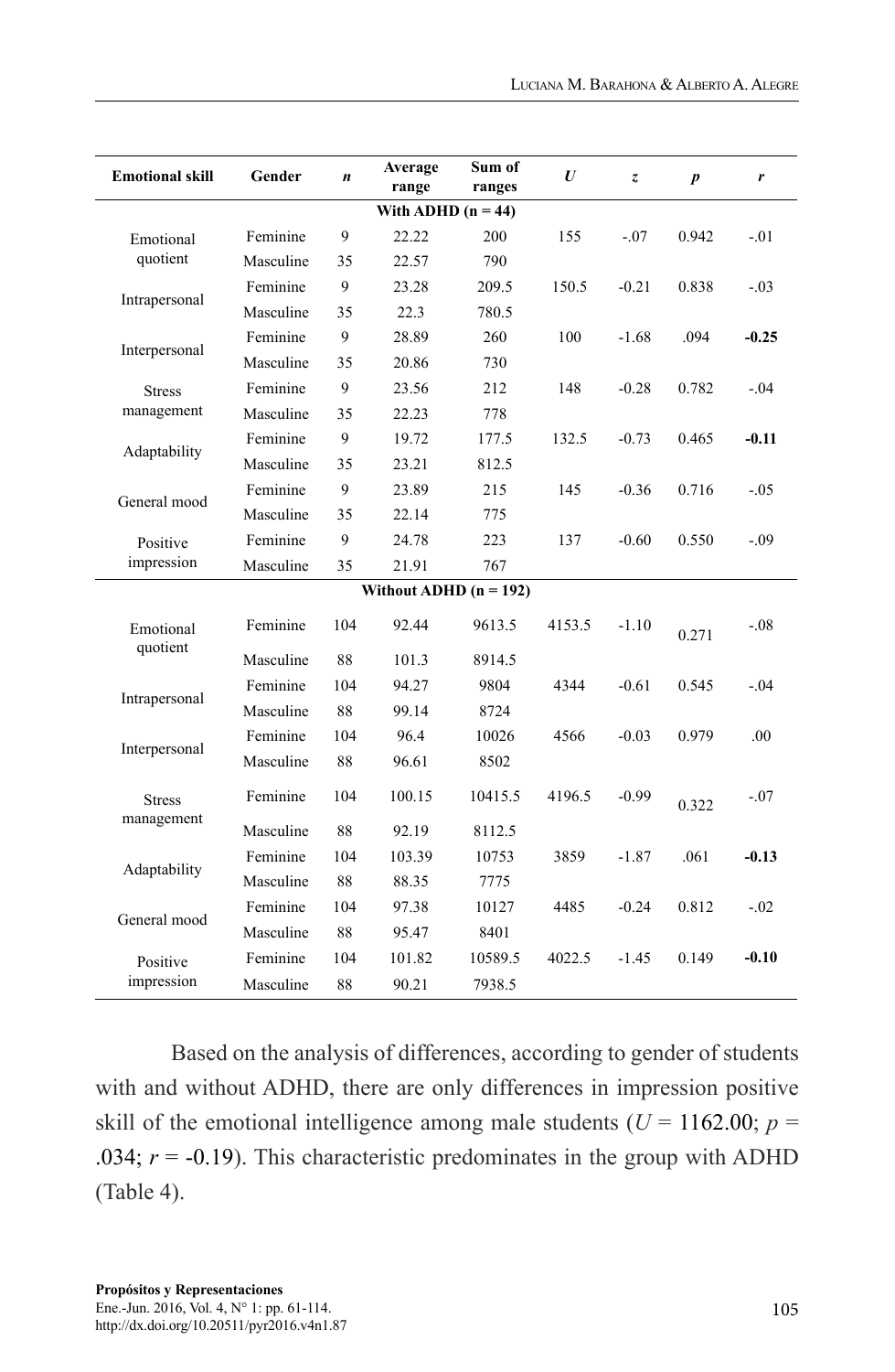#### **Table 4**

*Inferential Analysis of Differences in Emotional Skills between Students with ADHD and Students without ADHD according to gender.*

| <b>Emotional</b><br>skills | Type of sample | $\boldsymbol{n}$ | Average<br>range   | Sum of<br>ranges | $\boldsymbol{U}$ | z       | $\boldsymbol{p}$ | r       |
|----------------------------|----------------|------------------|--------------------|------------------|------------------|---------|------------------|---------|
| Feminine ( $n = 113$ )     |                |                  |                    |                  |                  |         |                  |         |
| Emotional                  | With ADHD      | 9                | 63                 | 567              | 414              | $-0.57$ | 0.567            | $-0.5$  |
| quotient                   | Without ADHD   | 104              | 56.48              | 5874             |                  |         |                  |         |
| Intrapersonal              | With ADHD      | 9                | 70.28              | 632.5            | 348.5            | $-1.27$ | 0.204            | $-0.12$ |
|                            | Without ADHD   | 104              | 55.85              | 5808.5           |                  |         |                  |         |
|                            | With ADHD      | 9                | 72.22              | 650              | 331              | $-1.46$ | .146             | $-0.14$ |
| Interpersonal              | Without ADHD   | 104              | 55.68              | 5791             |                  |         |                  |         |
| <b>Stress</b>              | With ADHD      | 9                | 46.11              | 415              | 370              | $-1.04$ | .298             | $-0.10$ |
| management                 | Without ADHD   | 104              | 57.94              | 6026             |                  |         |                  |         |
| Adaptability               | With ADHD      | 9                | 43                 | 387              | 342              | $-1.34$ | 0.181            | $-0.13$ |
|                            | Without ADHD   | 104              | 58.21              | 6054             |                  |         |                  |         |
| General                    | With ADHD      | 9                | 66.67              | 600              | 381              | $-0.92$ | 0.356            | $-.09$  |
| mood                       | Without ADHD   | 104              | 56.16              | 5841             |                  |         |                  |         |
| Positive                   | With ADHD      | 9                | 68.94              | 620.5            | 360.5            | $-1.14$ | 0.253            | $-0.11$ |
| impression                 | Without ADHD   | 104              | 55.97              | 5820.5           |                  |         |                  |         |
|                            |                |                  | Male ( $n = 123$ ) |                  |                  |         |                  |         |
| Emotional                  | With ADHD      | 35               | 63.19              | 2211.5           | 1498.5           | $-0.23$ | 0.816            | $-.02$  |
| quotient                   | Without ADHD   | 88               | 61.53              | 5414.5           |                  |         |                  |         |
|                            | With ADHD      | 35               | 69.87              | 2445.5           | 1264.5           | $-1.55$ | 0.121            | $-0.14$ |
| Intrapersonal              | Without ADHD   | 88               | 58.87              | 5180.5           |                  |         |                  |         |
|                            | With ADHD      | 35               | 58.61              | 2051.5           | 1421.5           | $-0.67$ | 0.506            | $-.06$  |
| Interpersonal              | Without ADHD   | 88               | 63.35              | 5574.5           |                  |         |                  |         |
| <b>Stress</b>              | With ADHD      | 35               | 57.84              | 2024.5           | 1394.5           | $-0.82$ | 0.414            | $-.07$  |
| management                 | Without ADHD   | 88               | 63.65              | 5601.5           |                  |         |                  |         |
| Adaptability               | With ADHD      | 35               | 61.8               | 2163             | 1533             | $-.04$  | 0.969            | .00     |
|                            | Without ADHD   | 88               | 62.08              | 5463             |                  |         |                  |         |
| General                    | With ADHD      | 35               | 67.67              | 2368.5           | 1341.5           | $-1.11$ | 0.265            | $-0.10$ |
| mood                       | Without ADHD   | 88               | 59.74              | 5257.5           |                  |         |                  |         |
| Positive                   | With ADHD      | 35               | 72.8               | 2548             | 1162             | $-2.13$ | $.034*$          | $-0.19$ |
| impression                 | Without ADHD   | 88               | 57.7               | 5078             |                  |         |                  |         |

\**p* < .05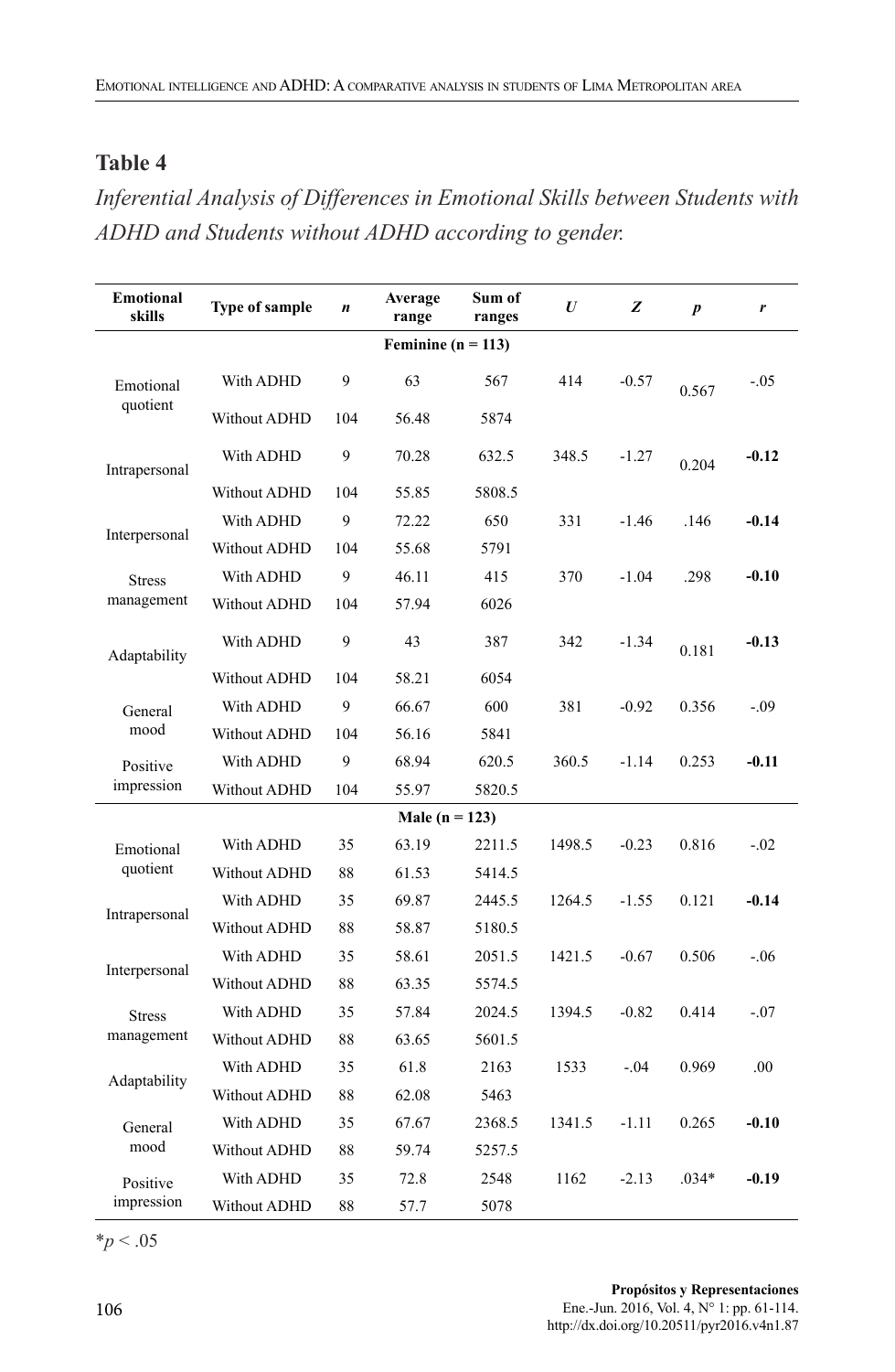#### **Discussion**

Based on the analysis of the results, there are statistically significant differences in the intrapersonal skill and positive impression skill among students with ADHD. Therefore, only hypotheses establishing such difference can be accepted.

The results obtained from the study performed by Lewis et al. (2004) and by the study performed by Puentes Rozo et al. (2014) show a greater social and school maladjustment in children who suffer from ADHD. On the other hand, the results of this research consider as statistically significant the intrapersonal skill in students with this diagnosis, which evidences the ability to understand own emotions and the expression of feelings. Based on both results found in different studies, it can be considered that the probabilities that a person with a high intrapersonal skill adapts adequately to a group or society are not determinant. So to achieve a good social adaptation, it is not only necessary to be able to establish a deep contact with oneself (intrapersonal skill), but, also, the person must have more skills that help them to better adapt to different contexts. Besides, the statistically significant relationship among the intrapersonal skill in students with ADHD may be related to the several programs in which the students participated throughout their school education and which provided them with strategies for recognizing their emotions and knowing how to understand and accept them.

As to positive impression skill, students diagnosed with ADHD showed a higher average range. Cuadros (2012) revealed that children with this disorder do not assess their self-concept in a general way, but they divide it and focus it to the area where they consider more competent. This evidence allows proposing the idea that there is a greater need to create and show an improved self-image. This could be due to the insecurity that results from knowing that they suffer from this disorder.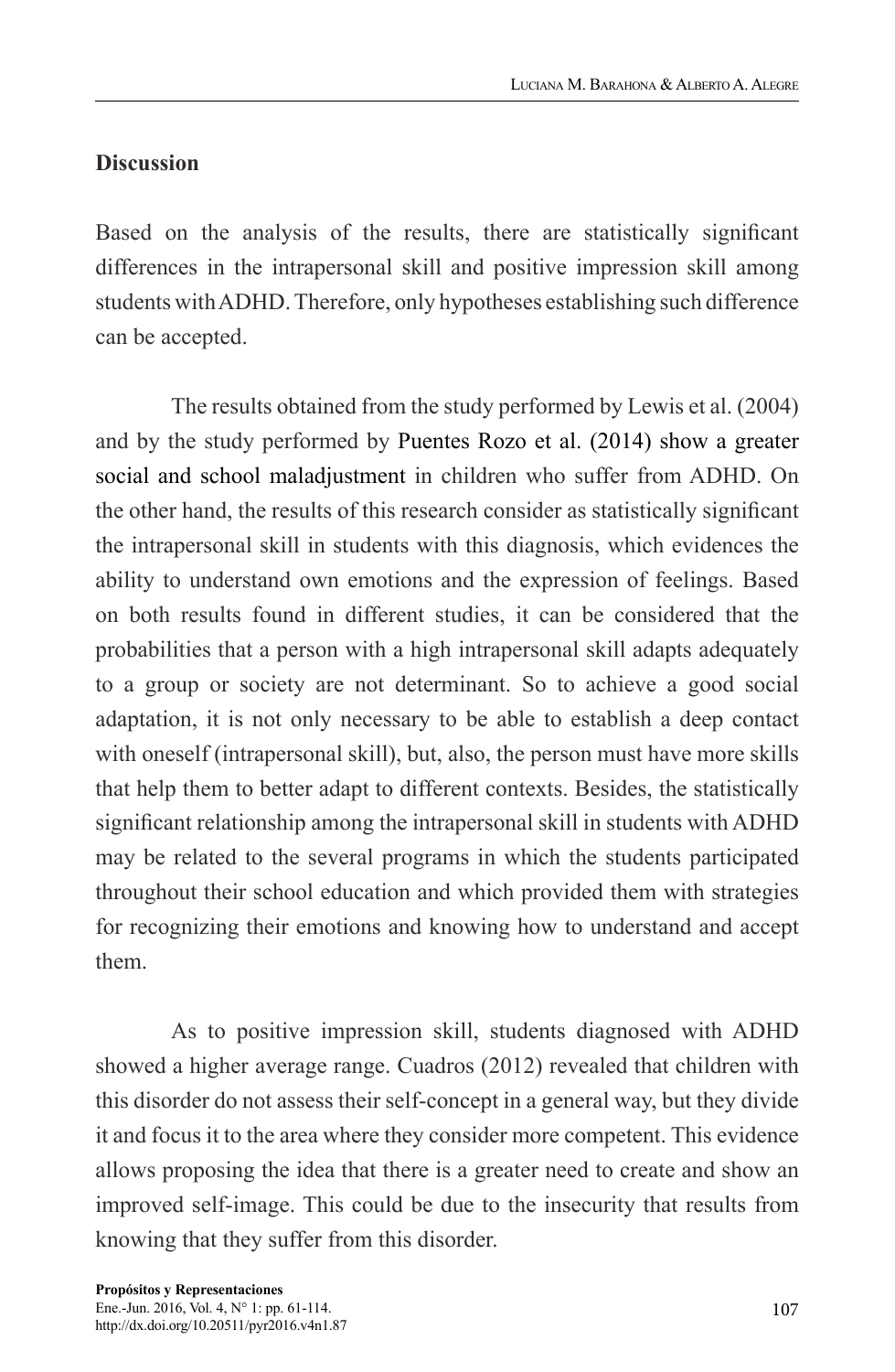On the other hand, no significant differences were found in the interpersonal skill. One of the main components of the ADHD is impulsivity (López, Castro, Belchí & Romero, 2013), and, although it is considered that it can affect the interpersonal relationships of the adolescent, there is no evidence that there is a direct relationship with the diagnosis. Therefore, it is important to take into account that during the adolescence stage, certain oppositional and impulsivity behaviors appear and they must be identified so they cannot be associated with any type of disorder, such as ADHD.

No statistically significant differences were found between the adaptability skill and ADHD, since it is inferred that this skill varies in each person in relation to the environment they grow up and to their learning. If the person was raised in a strict and rigid education system where constant punishment is applied, it is probable that they do not adapt easily to new situations or new thinking. So, this disorder do not influence in the adaptability skill of the person.

No significant differences were found in between the stress management skill and the ADHD. Despite the possible relationship between the poor organizational ability perceived in this disorder and the stress generated as a result of not carrying out certain tasks, the results of this research reject such possibility. People with or without ADHD can be affected by stress, which can interfere in certain skills, such as organization, emotion management, interpresonal relationships, goal achievement, among others. Finally, it can be concluded that this can be learnt and controlled by learning and practicing psychological techniques.

No differences were found between the general mood skill and the ADHD, since such skill varies according to each person and depends on many individual and environmental factors, such as temperament, character, personality and health condition, and on many different environmental situations, such as family, group of friends, among others. Although some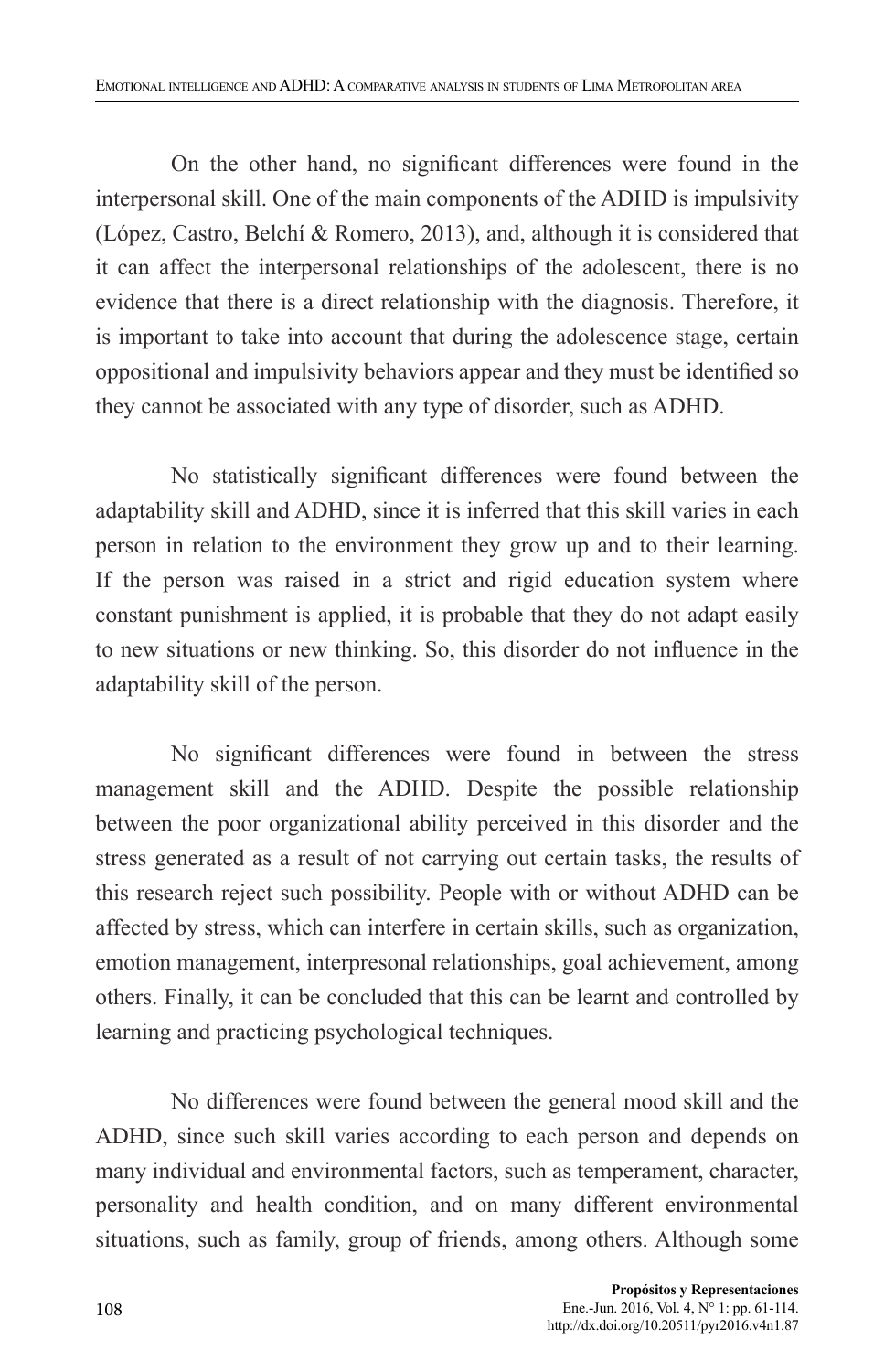specialists have considered that the general mood skill can be affected in children with ADHD, no statistic evidences that confirm such idea have been found.

As to gender, no significant differences were found between men and women with ADHD in any emotional intelligence dimensions and areas. It is inferred that this result could be due to social skill and self-esteem workshops, in which all students of the Antares school have been participated throughout their school education, thereby generating advances that do not allow establishing accurate differences in both genders.

When comparing students with ADHD and students without ADHD according to gender, male students with this disorder have a higher average range in the positive impression skill. The results obtained from the research performed by Garza, Núñez and Vladimirsky (2007) indicate that scores in the self-concept test applied to children with and without ADHD were significantly lower in children with this disorder. It could be discussed that having a low self-concept generates their need to show an improved self-image. This could be due to the insecurity that could be caused by suffering from an uncommon disorder, to several critiques, to the fact that they are considered rude or little tolerant and to constant comparisons with their classmates or siblings. As to gender, this difference could be due to a mistaken perception of some male students when they think that they are subject to more demands due to the need to achieve an important place in society and stand out in the group they belong to.

On the other hand, in a study performed by Mejía, Rubiales, Etchepareborda, Bakker and Zuluaga (2012), an analysis was made about the importance of the role of the family as co-therapist in the treatment of people with ADHD. Based on this finding, it can be considered the idea of including parents in the development of emotional intelligence programs usually worked with students. This could be carried out in order to achieve a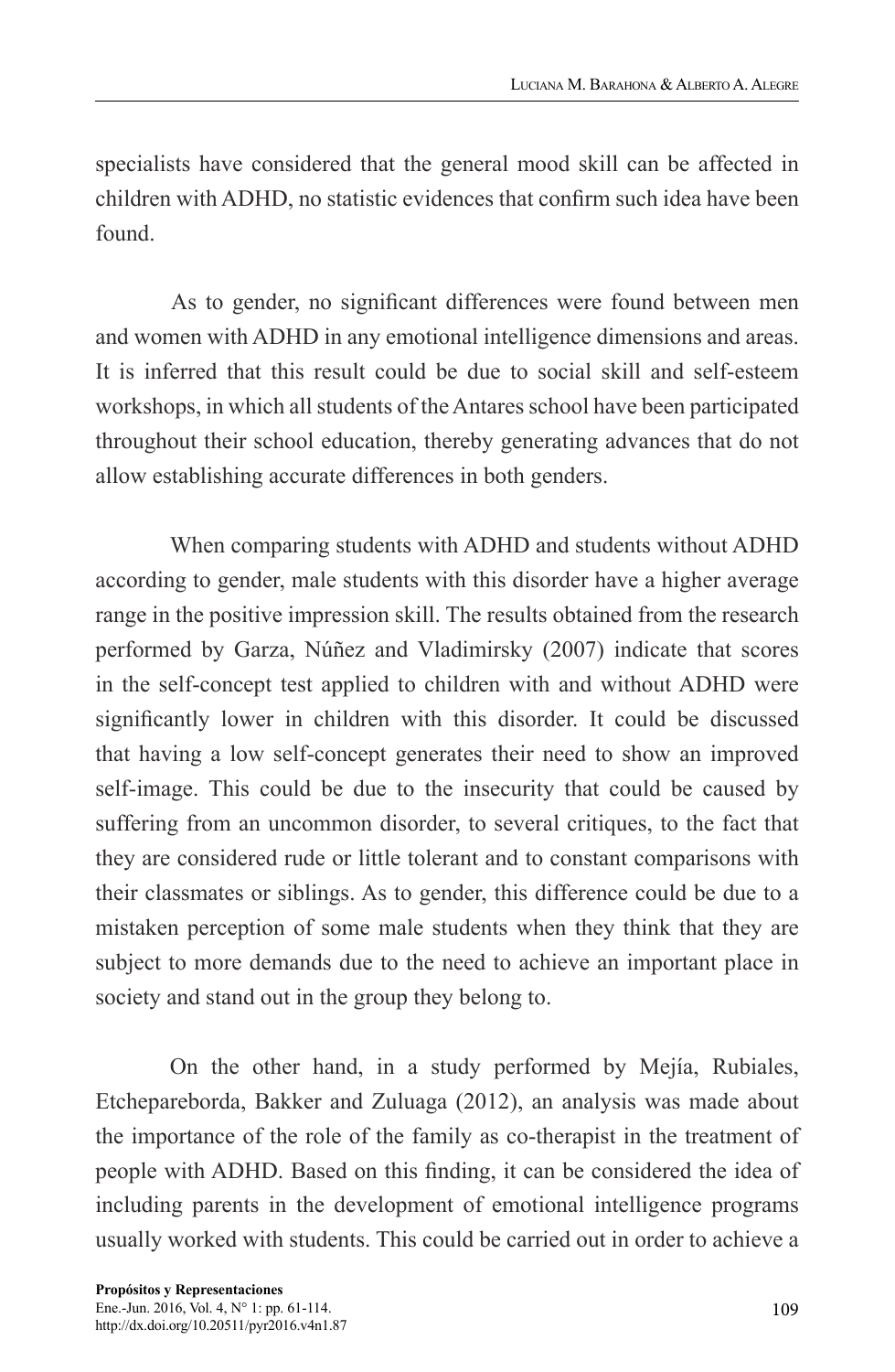more enriching results for both parts, expecting that knowledge and strategies taught can be guided and monitored in the school and at home, which are the two environments where adolescents spend most of their time.

It is worth mentioning that this study contributes to the identification of emotional intelligence skills that are directly affected in adolescents suffering from ADHD. However, it has certain limitations, as for example, the number of participant for each sample, being a smaller sample of students with ADHD. Besides, the test was applied to each sample in different years (2013 and 2014), and the background information related directly to the research topic was not easily found. On the other hand, the lack of control must be considered in some external variables, such as attendance of students with ADHS to self-esteem and social skill workshops, the time of stay in the specialized school and the support of psychological therapies received before or at the time of assessment.

Finally, this research is part of a contribution, since it is expected that these findings contribute to the psychology science by exposing new knowledge that help to fully understand one of the most common disorders in the children´s community worldwide (ADHD) (García et al., 2013). In addition, it is expected the collaboration in future programs aimed at children and adolescents with ADHD in order to provide more accurate information and better results.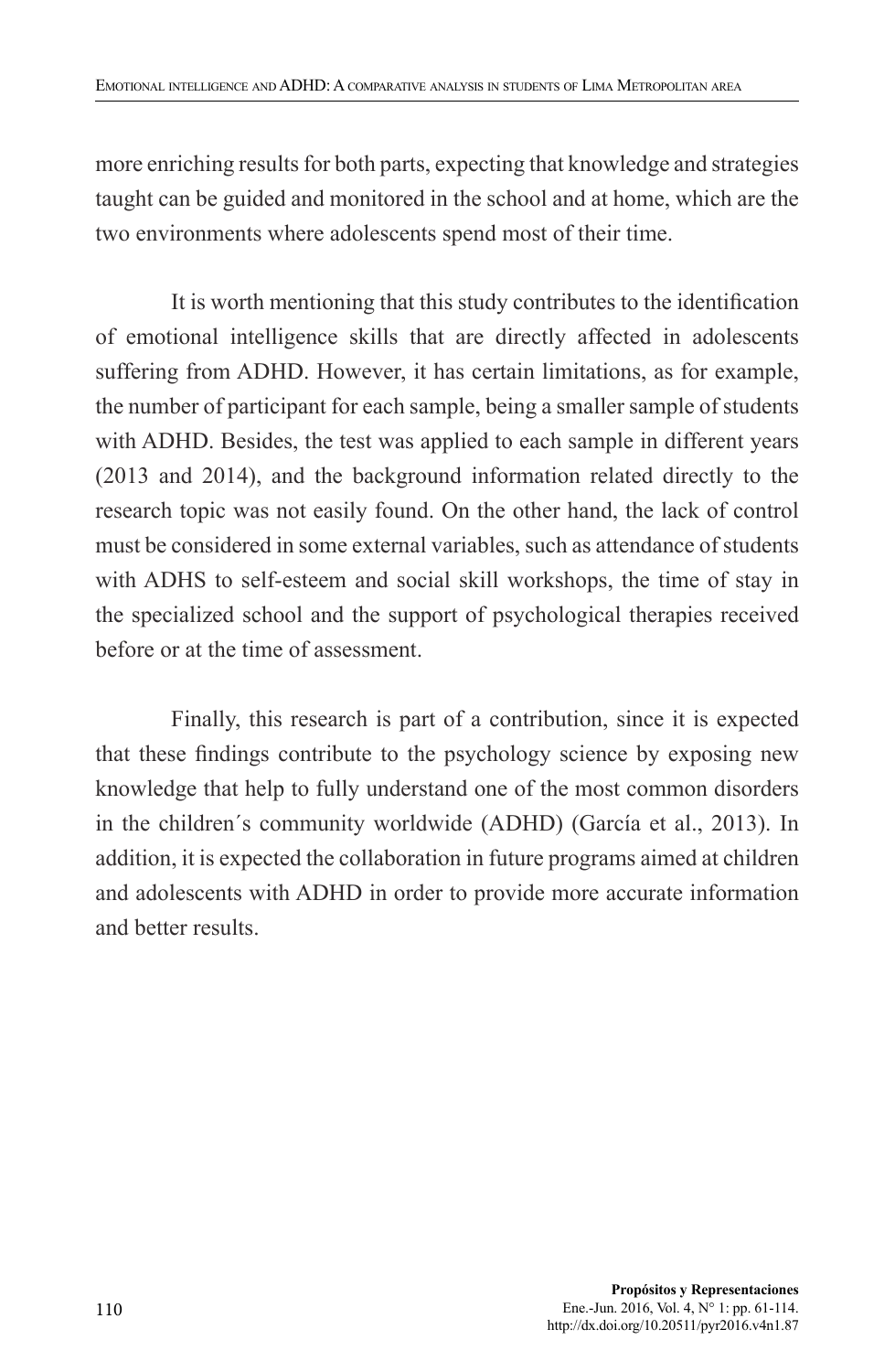### **References**

- Albert, J., López-Martín, S., Fernández-Jaén, A., & Carretié, L. (2008). Alteraciones emocionales en el trastorno por déficit de atención/ hiperactividad: datos existentes y cuestiones abiertas. *Revista de Neurología, 47*(1), 39-45.
- American Psychiatric Association. (2014). *DSM 5. Manual Diagnóstico y Estadístico de los Trastornos Mentales.* Madrid: Editorial Médica Panamericana.
- Barkley, R. A. (2002*). Transtorno de déficit de atenção/hiperatividade (TDAH): guia completo e autorizado para os pais, professores e profissionais da saúde*. Porto Alegre: Artmed.
- Carballo, M. (2011). *Coaching para quienes viven con TDAH.* México D.F: Alfaomega.
- Castellanos, F.X., & Proal, E. (2012). Large-scale brain systems in ADHD: beyond the prefrontal-striatal model. *Trends in cognitive science, 16*(1), 17-26.
- Cuadros, O. E. (2012). ¿En qué componente de la Inteligencia Emocional se destacan los niños y niñas con dificultades de aprendizaje?. *Unipluriversidad, 12* (2), 34-44.
- Faraone, S.V., Perlis, R.H., Doyle, A.E., Smoller, J.W., Goralnick, J.J., Holmgren, M.A., & Sklar, P. (2005) Molecular genetics of attentiondeficit/hyperactivity disorder. *Biological psychiatry, 57,* 1313-1323.
- Fernández-Berrocal, P., & Extremera, N. (2009). La inteligencia emocional y el estudio de la felicidad. *Revista Interuniversitaria de Formación del Profesorado, 66*(23,3), 85-108.
- Fernández-Jaén, A., Fernández-Mayoralas, D. M., López-Arribas, S., García-Savaté, C., Muñiz-Borrega, B., Pardos-Véglia, A., ...& Muñoz-Jareño, N. (2011). Trastorno por déficit de atención/hiperactividad y su relación con las habilidades sociales y de liderazgo evaluadas a través de un sistema de evaluación de la conducta de niños y adolescentes (BASC). *Actas EspPsiquiatr, 39*(6), 339-348.
- Field, A. (2009). *Discovering statistics using SPSS.* London: Sage publications.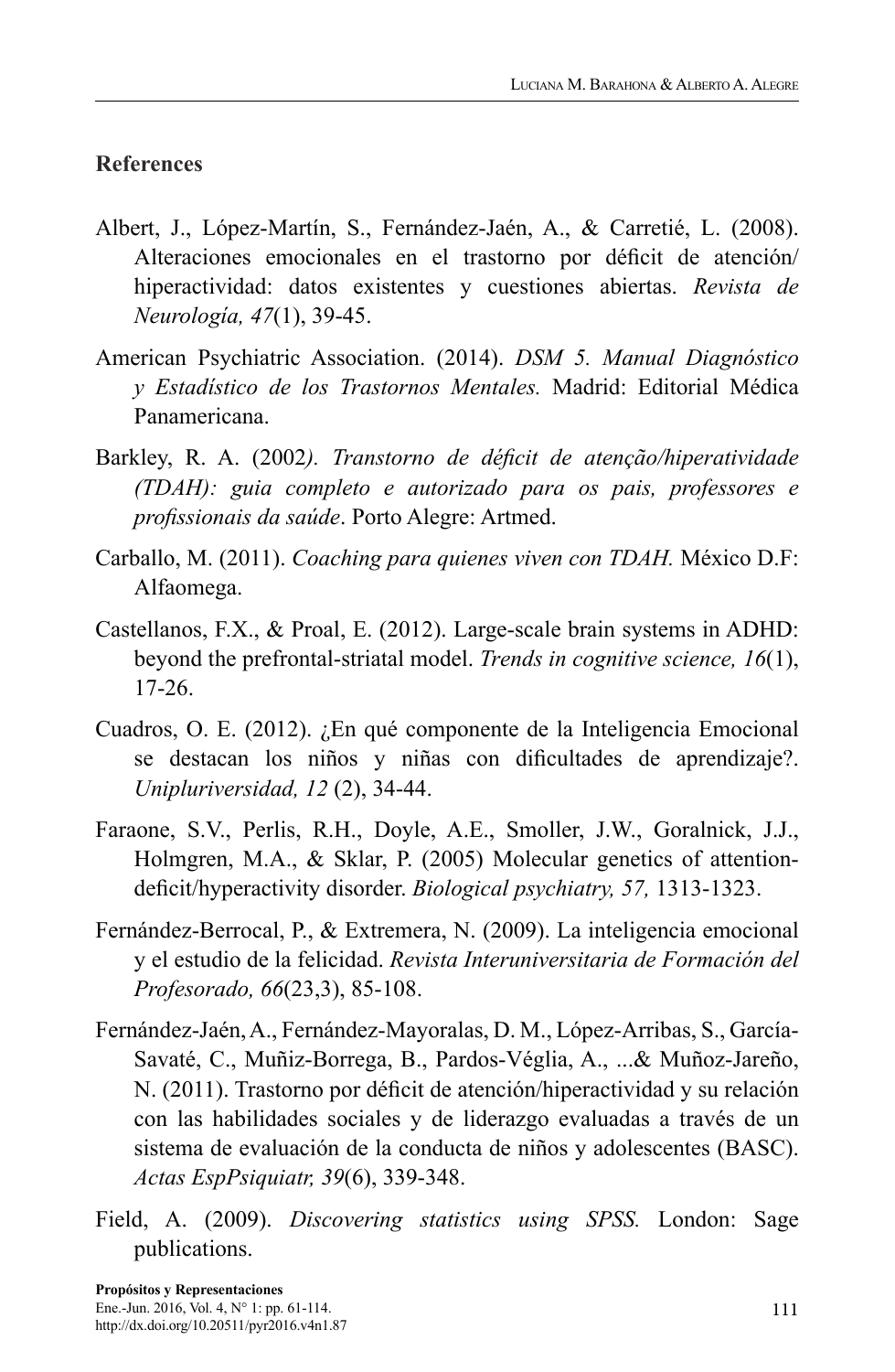- García, T., Rodríguez, C., González-Castro, P., Álvarez, D., Cueli, M., & González-Pienda, J. A. (2013). Funciones ejecutivas en niños y adolescentes con trastorno por déficit de atención con hiperactividad y dificultades lectoras. *International journal of psychology and psychological therapy, 13*(2), 179-194.
- Garza, S., Núñez, P. S., & Vladimirsky, A. (2007). Autoestima y locus de control en niños con trastorno por déficit de atención con hiperactividad. *Boletín Médico del Hospital Infantil de México, 64*(4), 231-239.
- Hernández, R., Fernández, C. & Baptista, L. (2010). *Metodología de la investigación.* (5ª ed.). México D.F.: Mc Graw-Hill.
- Hinojo, F. J., Cáceres, M. P., & Aznar, I. (2006). TDAH y educación: hacia una visión holística y comprensiva de su evaluación y tratamiento. *El Guiniguada, 15,* 145-172.
- Iglesias, M.T., Gutierréz, N., John, S., & Rodríguez, S. (2015). Hábitos y técnicas de estudio en adolescentes con trastorno por déficit de atención con o sin hiperactividad. European *Journal of Education and Psychology.* Publicación anticipada en línea: doi: 10.1016/j.ejeps.2015.07.002
- Kline, P. (1995). *The handbook of psychological testing.* Londres: Routledge.
- Lewis, S., Guzmán, M. C., Cardozo, Y. G., & Santiago, L. R. (2004). La adaptación social y escolar en niños con y sin trastorno por déficit de atención con hiperactividad (TDAH) de la ciudad de Barranquilla (Colombia). *Psicología desde el Caribe: Revista del Programa de Psicología de la Universidad del Norte, 14,* 125-149.
- Lilienfeld, S., Lynn, S., Namy, L., & Woolf, N. (2011). *Psicología.* Madrid: Pearson Educación S.A.
- López, Castro, Belchí A.I. & Romero, A. (2013). *Trastorno por Déficit de Atención e Hiperactividad y Trastornos del Comportamiento en la infancia y la adolescencia: Clínica, diagnóstico, evaluación y tratamiento.* Madrid: PIRAMIDE.
- Lora J.A. & Moreno, I. M. (2010). Prevalencia del trastorno por déficit de atención en escolares: Comparación entre criterios diagnósticos y criterios clínicos. *Psicología Conductual, 8* (2), 365-384.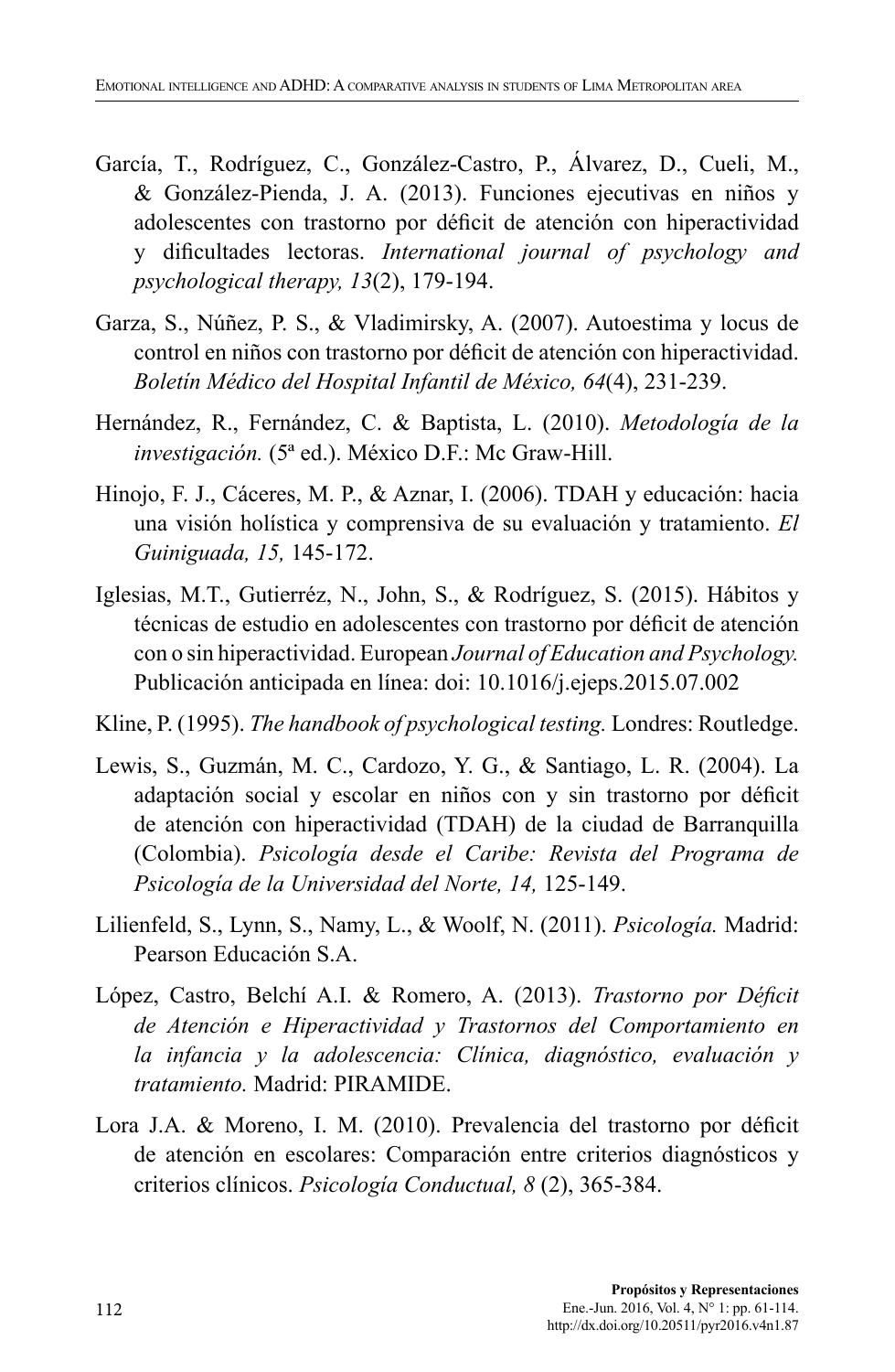- Mejía, I., Rubiales, J., Etchepareborda M., Bakker, L., & Zuluaga J. (2012). Intervención Multimodal del TDAH: El papel coterapéutico de la familia. *Revista Argentina de Clínica Psicológica, 21*(1), 45-52.
- Mikolajczak, M., Luminet, O., & Menil, C. (2006). Predicting resistance to stress: Incremental validity of trait emotional intelligence over alexithymia and optimism. *Psicothema, 18*, 79-88.
- Olvera, Y., Domínguez, B., & Cruz, A. (2002). *Inteligencia Emocional: Manual para profesionales en el ámbito industrial.* México: Plaza y Valdez Editores.
- Orjales, I. (2002). *Déficit de Atención e Hiperactividad: Manual para Padres y Estudiantes.* Madrid: CEPE.
- Pistoia, M., Abad-Mas, L., & Etchepareborda, M. C. (2004). Abordaje psicopedagógico del trastorno por déficit de atención con hiperactividad con el modelo de entrenamiento de las funciones ejecutivas. *Revista de Neurología, 38,* 149-155.
- Puentes Rozo, P., Jiménez Figueroa, G., Pineda Alhucema, W., Pimienta Montoya, D., Acosta López, J., Cervantes Henríquez, M. L., ...& Sánchez Rojas, M. (2014). Social Skills Deficits in Children Diagnosed With Attention Deficit Hyperactivity Disorder Evaluated With the BASC Escale. *Revista Colombiana de Psicología, 23*(1), 95-106.
- Rosenthal, R. (1991). *Metaanalytic procedures for social research* (2nd ed.). Newbury Park, CA: Sage.
- Russo, D., Arteaga, F., Rubiales, J., & Bakker, L. (2015). Competencia social y status sociométrico escolar en niños y niñas con TDAH. *Revista Lationamericana de Ciencias Sociales, Niñez y Juventud, 13*(2), 1081- 1091.
- Sánchez., H., & Reyes, M. C. (2002). *Metodología y Diseños en la investigación científica.* Lima: Universitaria.
- San Sebastián-Cabasés, J., Soutullo-Esperón, C., & Figueroa-Quintana, A. (2010). *Trastorno por déficit de atención e hiperactividad (TDAH). Manual de psiquiatría del niño y del adolescente.* Madrid: Editorial Médica Panamericana.